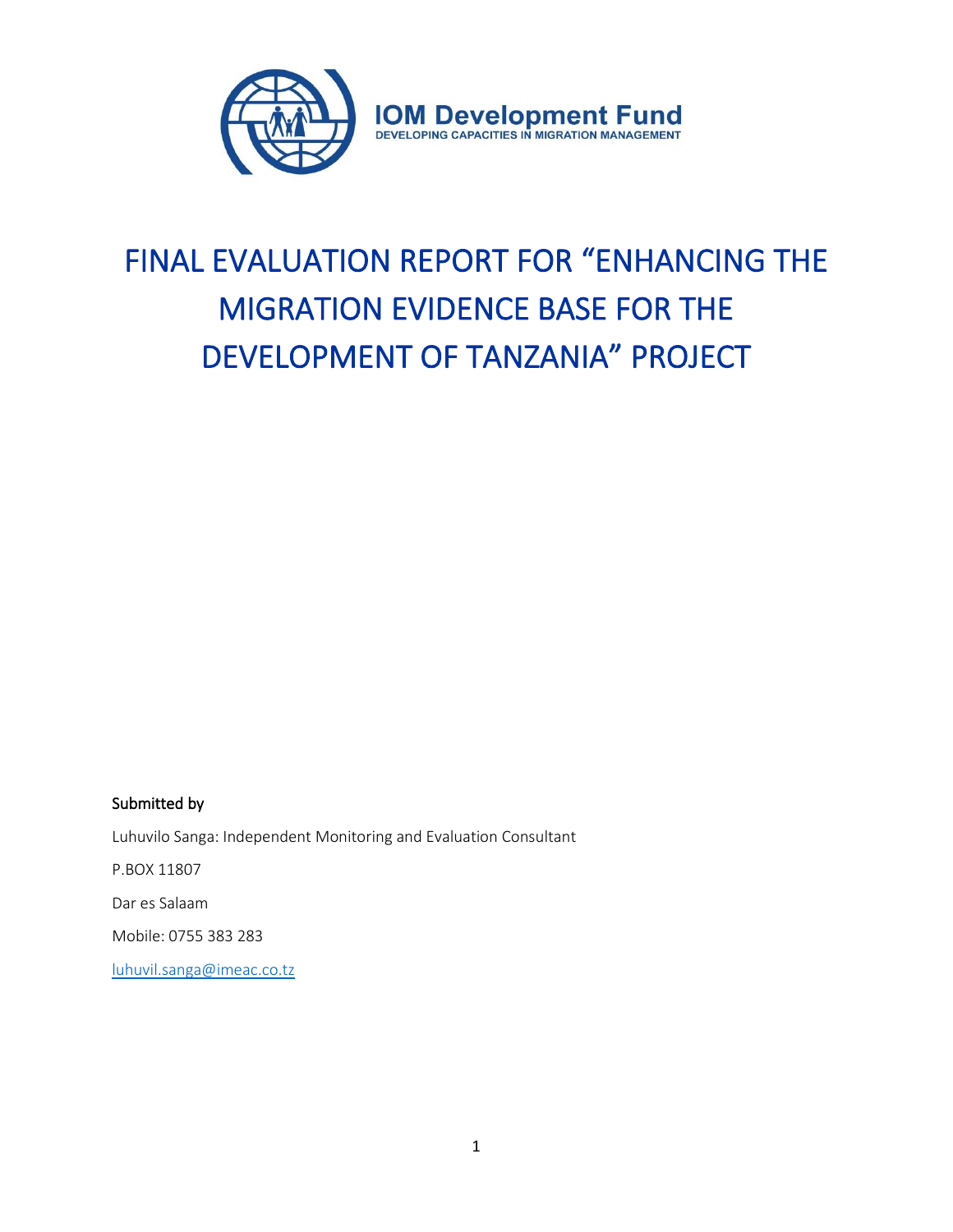

## 1. Executive summary

The "*Enhancing the Migration Evidence Base for the Development of Tanzania"* project was implemented in Tanzania, the United Kingdom and Kenya, and it was designed to remedy the challenge of lack of data on current migration patterns for evidence-based policy making in Tanzania, through better understanding and increased knowledge on Tanzania's migration. Government partners identified the need for a migration profile, the creation of a diaspora web portal, and enhanced coordination amongst ministries in order to manage migration flows through improved policies and diaspora engagement.

| Objective      | Improved evidence base on migration in Tanzania                                                                                                                  |
|----------------|------------------------------------------------------------------------------------------------------------------------------------------------------------------|
| <b>Outcome</b> | Government of Tanzania demonstrates willingness to strategically use migration data for<br>policy development.                                                   |
| <b>Outputs</b> | 1:1 A copy of "Tanzania's Migration Profile" is accessible to relevant stakeholders                                                                              |
|                | 1:2The web portal is created and regularly updated within the MFAIC.                                                                                             |
|                | 1:3 A wide range of stakeholders have increased knowledge on diaspora engagement<br>through trainings and outreach campaigns conducted in the U.K. and<br>Kenya. |

This final project evaluation adopted a participatory approach through interviews with key project partners and beneficiaries.

*The following are the findings and recommendations that could inform future projects:*

## For IOM:

- a. Baseline Survey should be conducted before the start of any project; this will enable the IOM to set realistic targets for any upcoming project.
- b. Define deliverables and impact (objective) indicators in terms of submission rather than approval.
- c. The anticipated risk should be incorporated in project design to enable effective implementation of the project and achievement of intended deliverables.

## For the Government:

a. Accelerate the process of taking over more responsibilities as a service provider, with the IOM working as a supporting partner, increasing own budgets, especially for updating the migration profile and for launching of the web portal.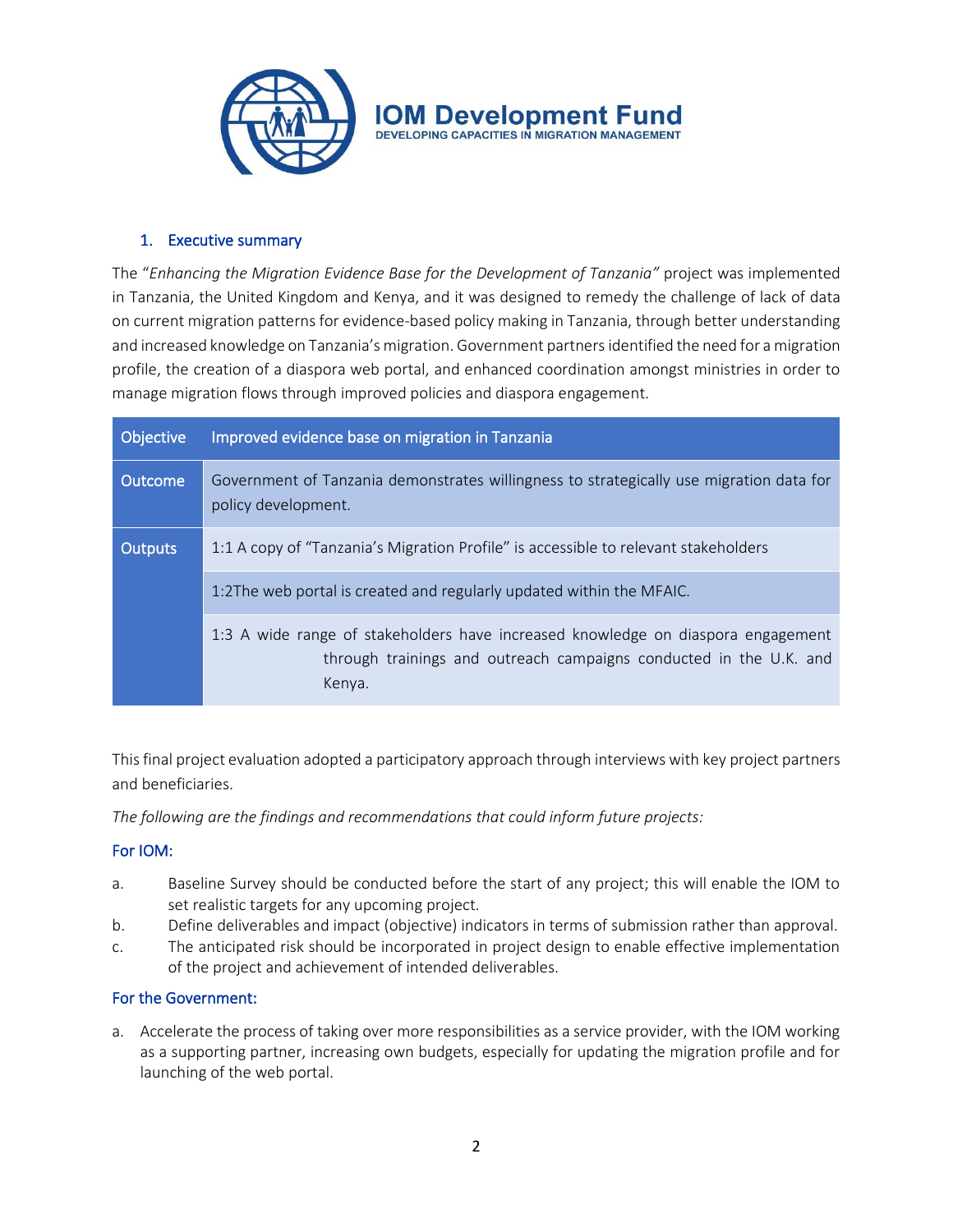

b. Undertake a review of experience accumulated to date in developing the migration profile to obtain greater understanding of factors at play in the successes and shortcomings: what motivates the diaspora and how to improve the engagement of diaspora and other stakeholders.

# 2. List of acronyms

| <b>EQ</b>       | <b>Evaluation Question</b>                                                                   |
|-----------------|----------------------------------------------------------------------------------------------|
| <b>IOM</b>      | International Organization for Migration                                                     |
| LF              | Logical framework                                                                            |
| <b>MDGs</b>     | Millenium Development Goals                                                                  |
| <b>MIGOF</b>    | Migration Governance Framework                                                               |
| <b>NSGRP II</b> | National Strategy for Growth and Reduction of Poverty II                                     |
| OECD/DAC        | Organisation for Economic Co-operation and Development - Development Assistance<br>Committee |
| <b>RCMM</b>     | Regional Committee on Mixed Migration                                                        |
| <b>TDV 2025</b> | Tanzania's Development Vision 2025                                                           |
| ToC             | Theory of Change                                                                             |
| <b>ToR</b>      | Terms of Reference                                                                           |
| <b>UNEG</b>     | United Nations Evaluation Group                                                              |
| <b>UNFPA</b>    | United Nations Population Fund                                                               |
| <b>ZDV 2020</b> | Zanzibar Development Vision 2020                                                             |
| <b>ZSGRP</b>    | Zanzibar Strategy for Growth and Reduction of Poverty                                        |

## 3. Introduction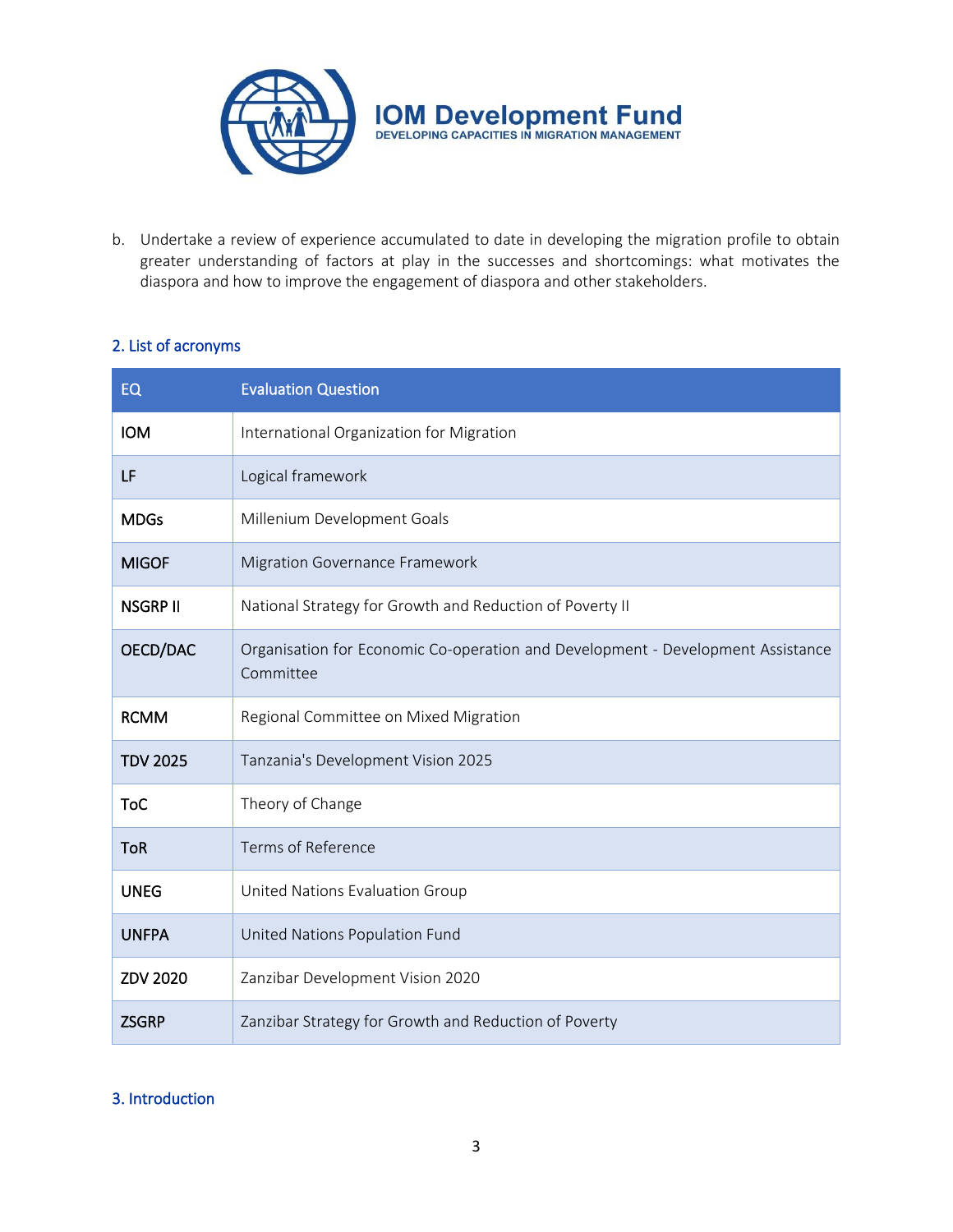

This evaluation for the project "Enhancing the Migration Evidence Base for the Development of Tanzania" was commissioned by the International Organization for Migration IOM) mission to the United Republic of Tanzania, through funding from the IOM Development Fund. The evaluation aimed at reviewing the relevance, efficiency, effectiveness, and at assessing the prospects for sustainability, the impact of the project, and identifies and document the lessons learned and best practices which would inform the development of follow-up projects and programmes.

## 4. Context and purpose of the evaluation

## 4.1. Context

IOM is the leading inter-governmental organization in the field of migration. Towards the implementation of the Sustainable Development Goals (SDGs), the Government of Tanzania has recognized the value of the nexus between migration and national development, and has requested for the assistance of IOM in mainstreaming migration into Tanzania's national development planning. Tanzania was lacking data on migration patterns for evidence-based policy making. IOM has been working with the government and relevant partners to implement this project from September 2013 to February 2015, with a no-cost extension up to May 2017.The project design and strategies were aligned with government policies and priorities as defined in the Tanzania's Development Vision 2025 (TDV 2025), Zanzibar Development Vision 2020 (ZDV 2020), National Strategy for Growth and Reduction of Poverty II (NSGRP II), Zanzibar Strategy for Growth and Reduction of Poverty (ZSGRP)) and the SDGs. Project activities were implemented in Tanzania with some outreach activities in Kenya and the United Kingdom.

## 4.2. Evaluation purpose

The overall objective of the final project evaluation is to assess the extent to which the project has achieved its results in relation to the targets set out in the project documents. The evaluation assessed project performance according to the OECD/DAC evaluation criteria namely:

- 1. Assess the relevance of the project towards the government policy on migration and development as well as diaspora engagement.
- 2. Assess the effectiveness of the project in reaching its stated objectives.
- 3. Assess the efficiency and cost-effectiveness of project implementation.
- 4. To assess the outcome and impact of the project.
- 5. Assess the prospects for sustainability.
- 6. Identify lessons learned and best practices.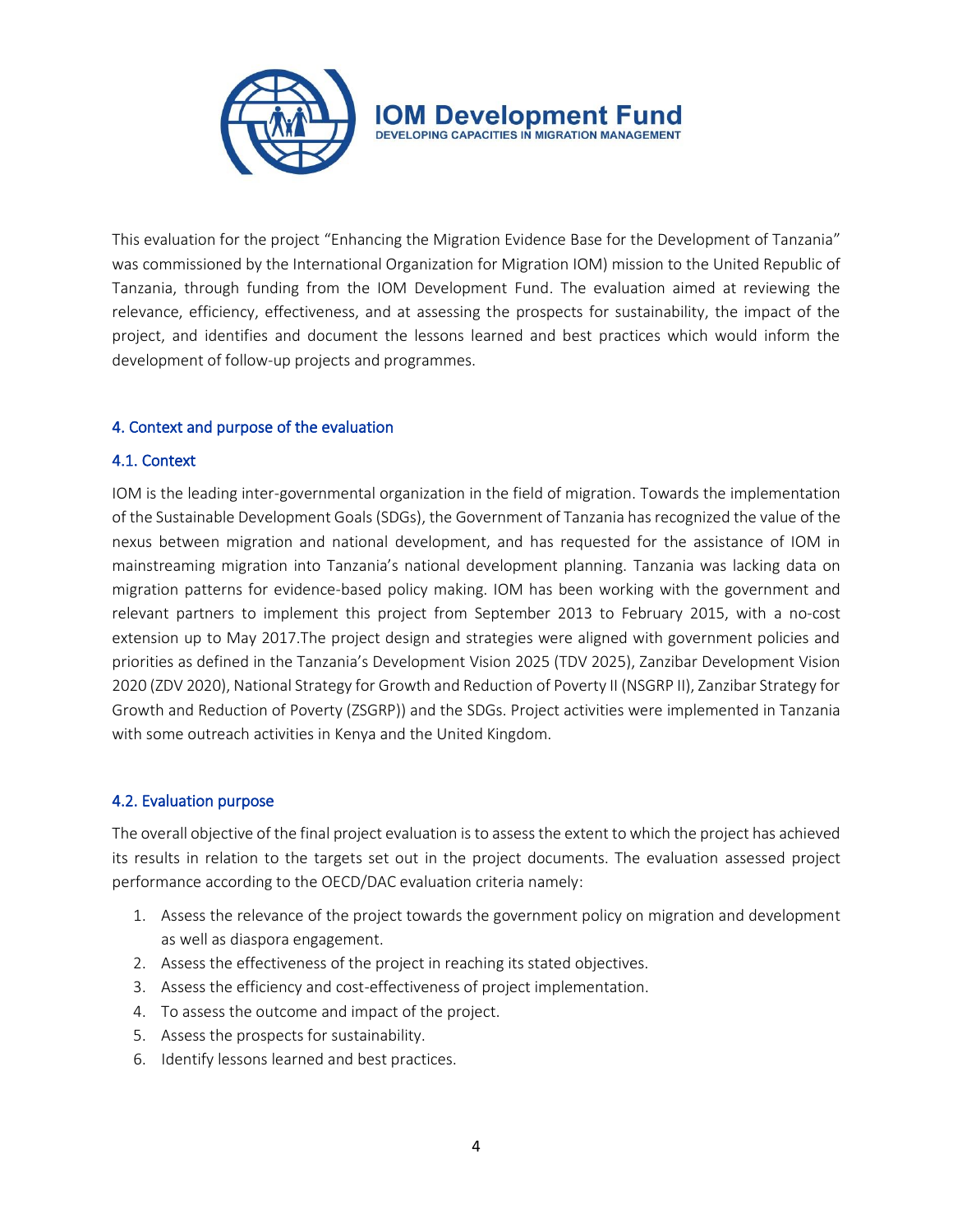

Both quantitative and qualitative data were collected from project partnersto help determine what worked for whom, and under what circumstances. At the end of the final evaluation, good practices, lessons, and recommendations were identified for migration stakeholders in the government, academia, researchers, private sector, migrant association and diaspora organization on how to improve the design and implementation of future development interventions in migration data and diaspora engagement.

## 4.3. Evaluation Scope

This evaluation covered the whole duration of project implementation, including no-cost extensions i.e. 2013 – 2017 considering activities done in Tanzania, Kenya and the United Kingdom targeted respondents were government stakeholders, private sector, academia, research institutions civil society and development partners. Consequently, the assignment included:

- i. Review of project documents such as the project proposal, logical framework, mid-term evaluation report, the monitoring and evaluation matrix and other related documents from IOM which supported the implementation of the project. A review of national policies and strategies related to the project was also done. Specifically:
- ii. Development of an inception report outlining how the assignment will be undertaken, including the presentation of the methodology and any tabulation plans for data analysis and report writing;
- iii. Collection of data, analysis, and presentation of preliminary findings;
- iv. Submission of key findings, conclusion, and recommendations to relevant partners; and
- v. Assessment of key factors for sustainability of the project and presentation of strategy for ensuring sustainability is enhanced.

#### 4.4. Evaluation criteria

The evaluation assessed the project performance according to the OECD/DAC evaluation criteria, namely, relevance, efficiency, effectiveness, the impact, and sustainability of the project.

#### 5. Evaluation framework and methodology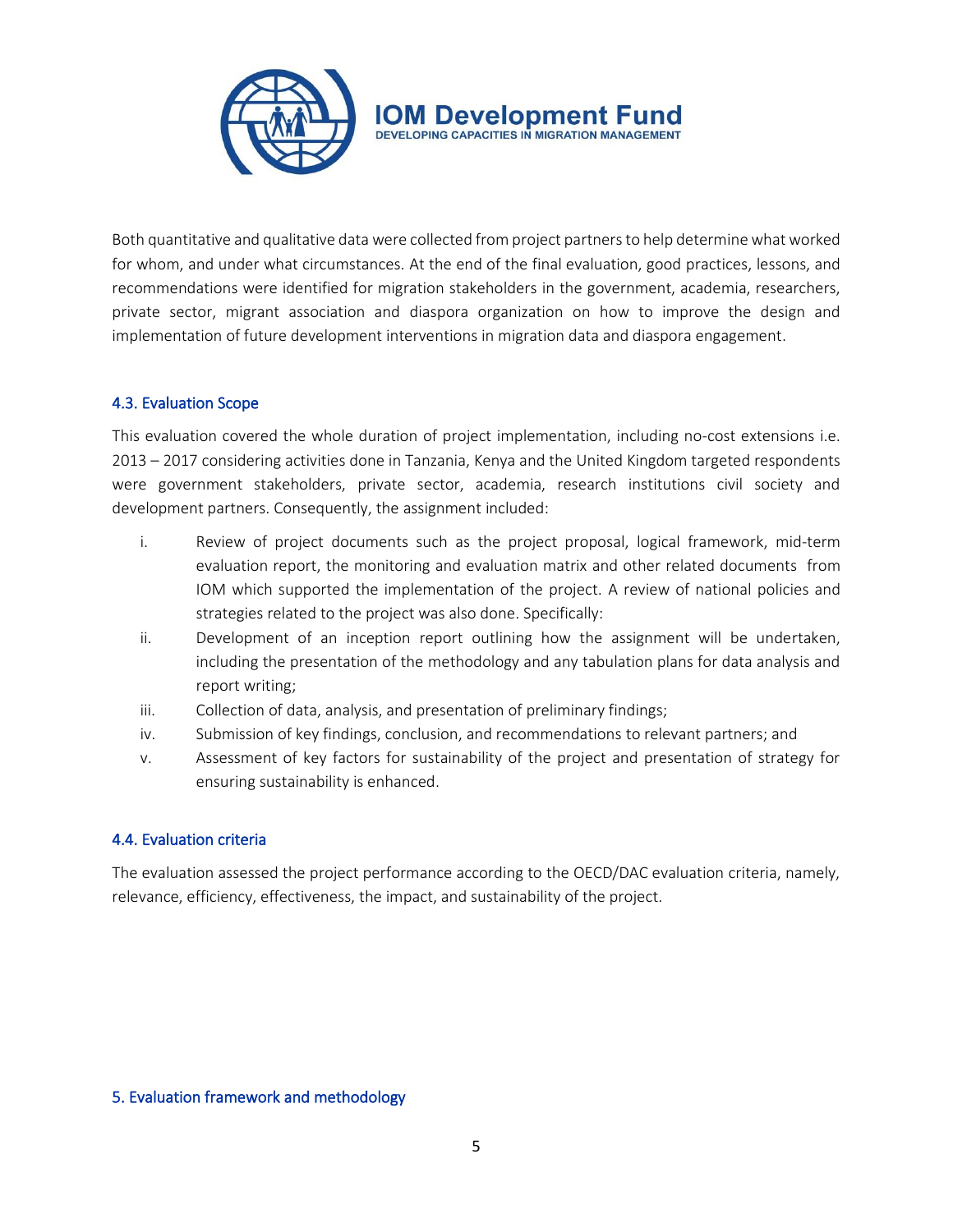

## 5.1. Data sources and collection

#### *1. Literature Review (Desk Review of Secondary Information)*

In-depth document review was conducted to understand the project, its objectives and its background. Relevant documents related to the project were reviewed.

#### *2. Primary data collection*

The key Informant guide for government partners, diaspora associations, IOM staff and the consultant responsible for the development of the migration profile were developed and used during the key informant interviews. The aim was to provide information that will be used to examine the experience from the project perspective and to provide recommendations for the implementation of similar projects in the future.

Key informants were purposively chosen for their expert knowledge of the project as follows:

- a) Interministerial Task Force members;
- b) IOM project staff;
- c) Tanzania Immigration Services Department;
- d) United Nations Population Fund (UNFPA);
- e) Prime Minister's Office, Labour, Youth, Employment and Persons with Disabilities; And
- f) National Bureau of Statistics;
- g) Ministry of Foreign Affairs and East African Cooperation (Department Of Diaspora Engagement And Opportunities).

A semi-structured approach was also used to allow for in-depth questioning on key issues that arose during interviews. A questionnaire was developed and administered through Survey Monkey for respondents in Kenya and the United Kingdom to assess to what extent the project met its set objectives.

## 5.2. Sampling

The purposive sampling technique was employed: participants were selected because they are likely to generate useful data for the project. The team used two qualitative methods of data collection during evaluation, mainly key informant interviews and document review.

#### Qualitative Evaluation Survey Tools and Survey Populations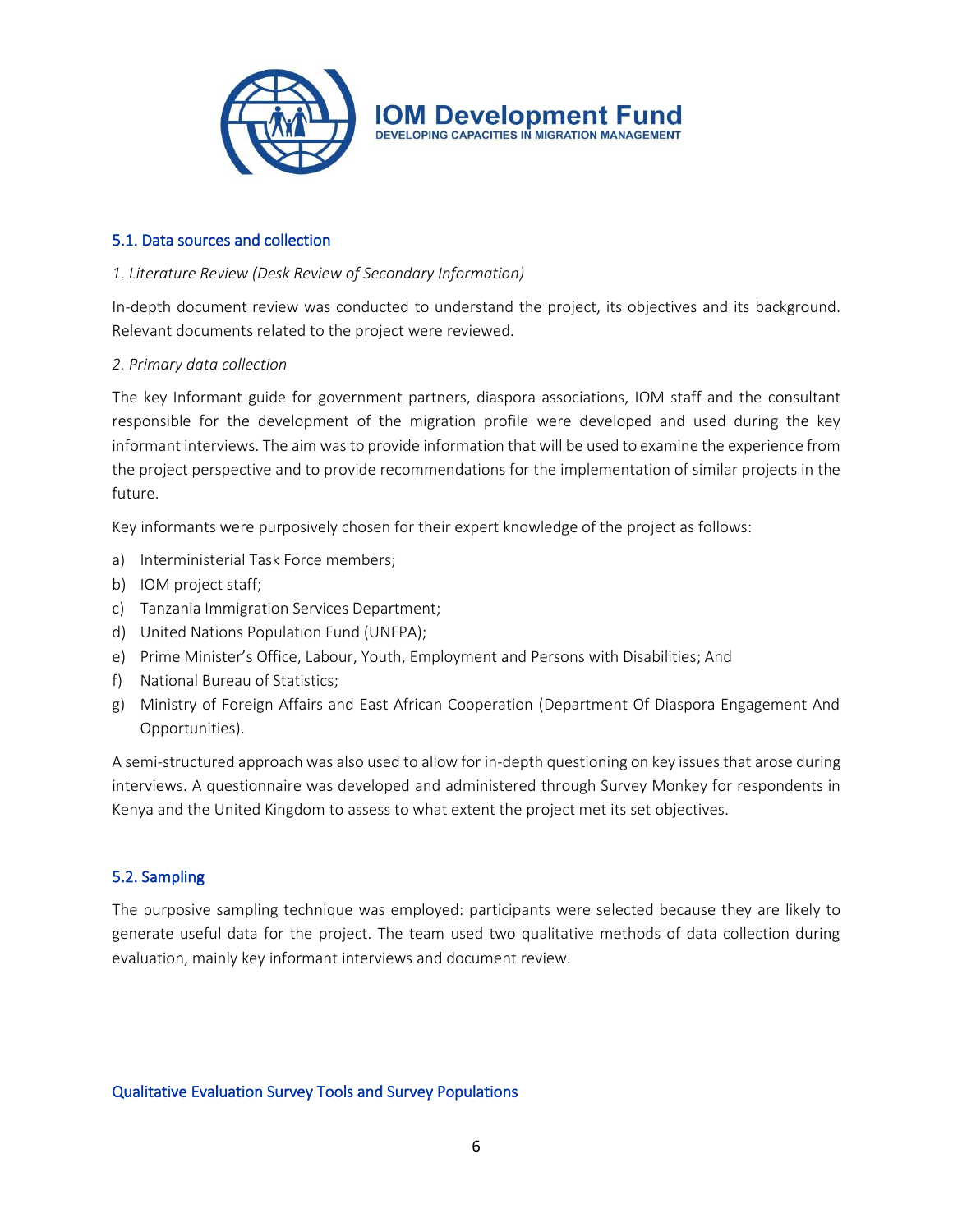

**IOM Developmen DEVELOPING CAPACITIES IN MIGRATION MANAGEMENT** 

| <b>Tool Code</b> | <b>Description</b>             | Participants | <b>Total Nos. Conducted</b> |
|------------------|--------------------------------|--------------|-----------------------------|
|                  | KII for different stakeholders | 20           | 20                          |
|                  | KII for IOM staff              | IOM staff    |                             |

*Source: Survey Data 2018*

#### 5.3. Data analysis

For qualitative data, the key informant interview transcripts were analyzed and issues needing further clarification were resolved through discussions and triangulation of data sources. The data was transcribed and then coded into themes and categories as advised by Graneheim and Lundman (2004). Afterwards, the data were analysed using ATLAS.ti computer software to support making sense of the text with regards to the relationship of aspects. The process also involved in-depth interpretation of the underlying meanings of the text. Document transcription forms were constructed and utilized to extract relevant data from different reports and records.

#### 5.4. Limitations and proposed mitigation strategies

The evaluation process did encounter very few limitations, and the limitations had little or no direct impact on the data which were collected with regards to the end of this Final Evaluation. The limitations were largely due to delays in receiving feedback from respondents due to authorisation to fill questionnaires, relocation to other institutions and conflicting schedules – which caused a delay in the data collection phase. This delay forced the evaluation team to spend more days than expected in some of the areas during data collection. However, the delay was offset by speeding up data entry, data analysis and report writing.

#### 6. Findings

The findings are organized according to the survey objectives and the ToRs. The findings cover the analysis of the data regarding the relevance of the project towards the government policy on migration and development as well as diaspora engagement, the effectiveness of the project in reaching its stated objectives, the efficiency and cost-effectiveness of the project implementation, the outcome and impact of the project, the prospects for sustainability of the project, and lessons learned and best practices.

#### 1. Relevance and alignment with government priorities.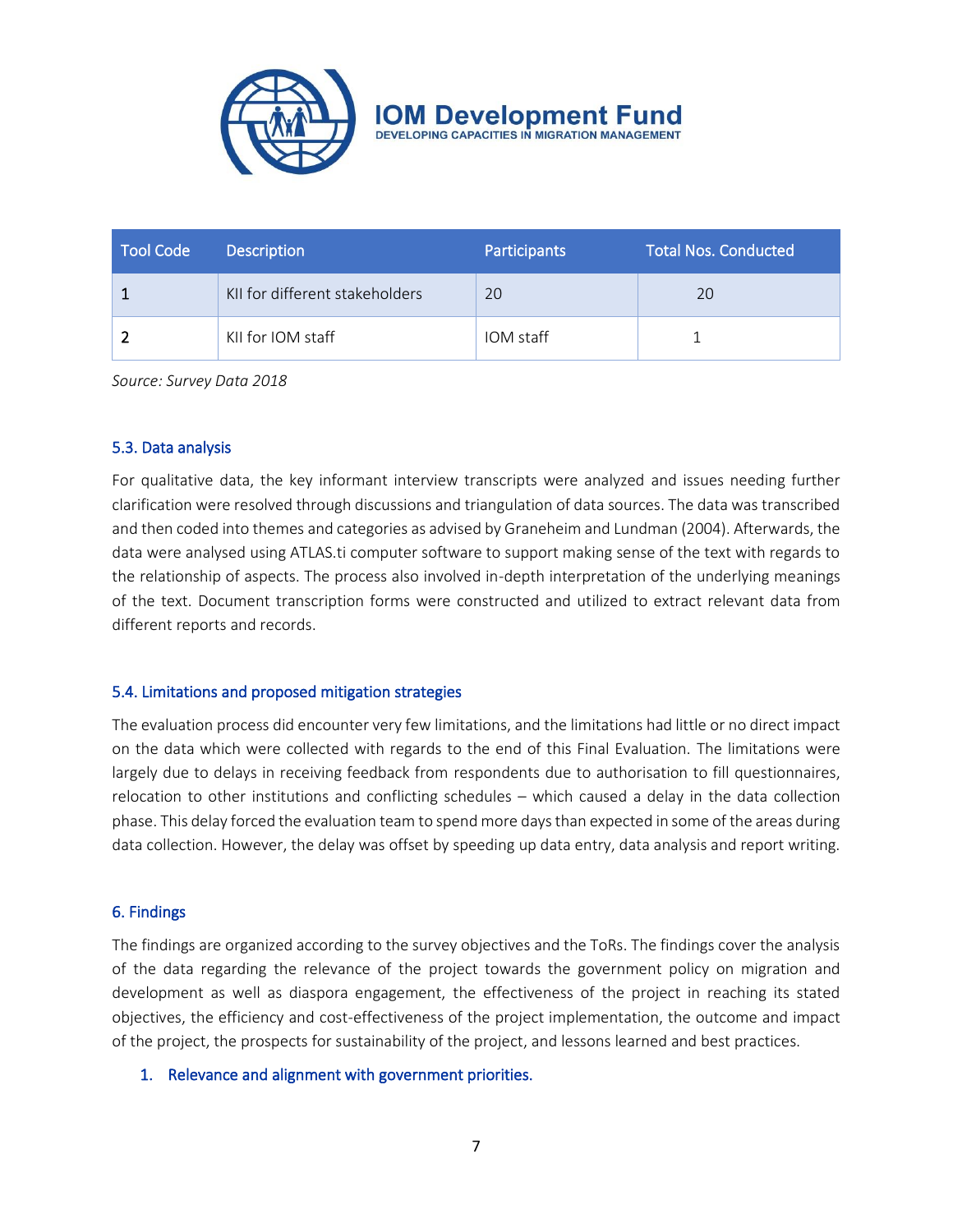

The project and all its components remained highly relevant throughout, as confirmed by all project partners and key sector role players in the interviews conducted by the consultant. The project accorded the beneficiaries better understanding and increased knowledge on Tanzania's migration. The importance of accessibility to the migration profile by all relevant stakeholders was also stressed by different stakeholders. The different interventions on capacity building remain highly relevant and necessary for all the stakeholders who were involved in the project.

The project design and strategies were fully aligned with and supportive of government policies and priorities as defined in the Tanzania's Development Vision 2025 (TDV 2025), Zanzibar Development Vision 2020 (ZDV 2020), National Strategy for Growth and Reduction of Poverty II (NSGRP II), Zanzibar Strategy for Growth and Reduction of Poverty (ZSGRP) and the United Nations Sustainable Development Goals (SDG), and as confirmed by key interviewed stakeholders. The migration profile in general, and the diaspora web portal, were given the highest priority as they serve as a framework for bringing the existing information from different sources together in a structured manner at both national and regional levels, and a means of identifying and developing strategies of addressing data and policy development needs. Practical support to the sectoral development included training workshops and training of trainers on diaspora engagement, in cooperation with donor programmes. A specific training workshop on women and diaspora was facilitated in recognition of the increased feminization of migration as well as women's potential to have a positive impact on national development.

The project was aligned with IOM's goal in the East and Horn of Africa regions which aimed at contributing to effective, flexible and comprehensive migration management solutions in East and Horn of Africa, in partnership with states, regional institutions, international agencies, communities, and migrants. The rationale of the Regional Strategy is to ensure that there is a more unified, integrated approach by IOM in pursuing its goal and strategic objectives across the region and tying these to the Organization's global objectives. The guiding framework for this Strategy is IOM's Migration Governance Framework (MIGOF), which defines the principles and objectives underpinning the Organization's global activities. These principles are: (1) adherence to international standards and the fulfillment of migrants' rights, (2) migration and related policies are best formulated using evidence and whole-of government approaches, and (3) good migration governance relies on strong partnerships. The three principles propose the necessary conditions for migration to be well-managed by creating a more effective environment for maximized results for migration to be beneficial to all. These represent the means through which a government will ensure that the systemic requirements for good migration governance are in place. The project aimed to enhance the capacity of the government to integrate migration and diasporas into their national development strategies and implement migration-related projects that help foster sustainable development and reduce poverty.

The project was also aligned to the IOM's global mission which is committed to the principle that humane and orderly migration benefits migrants and the society. All the above consider migration as central to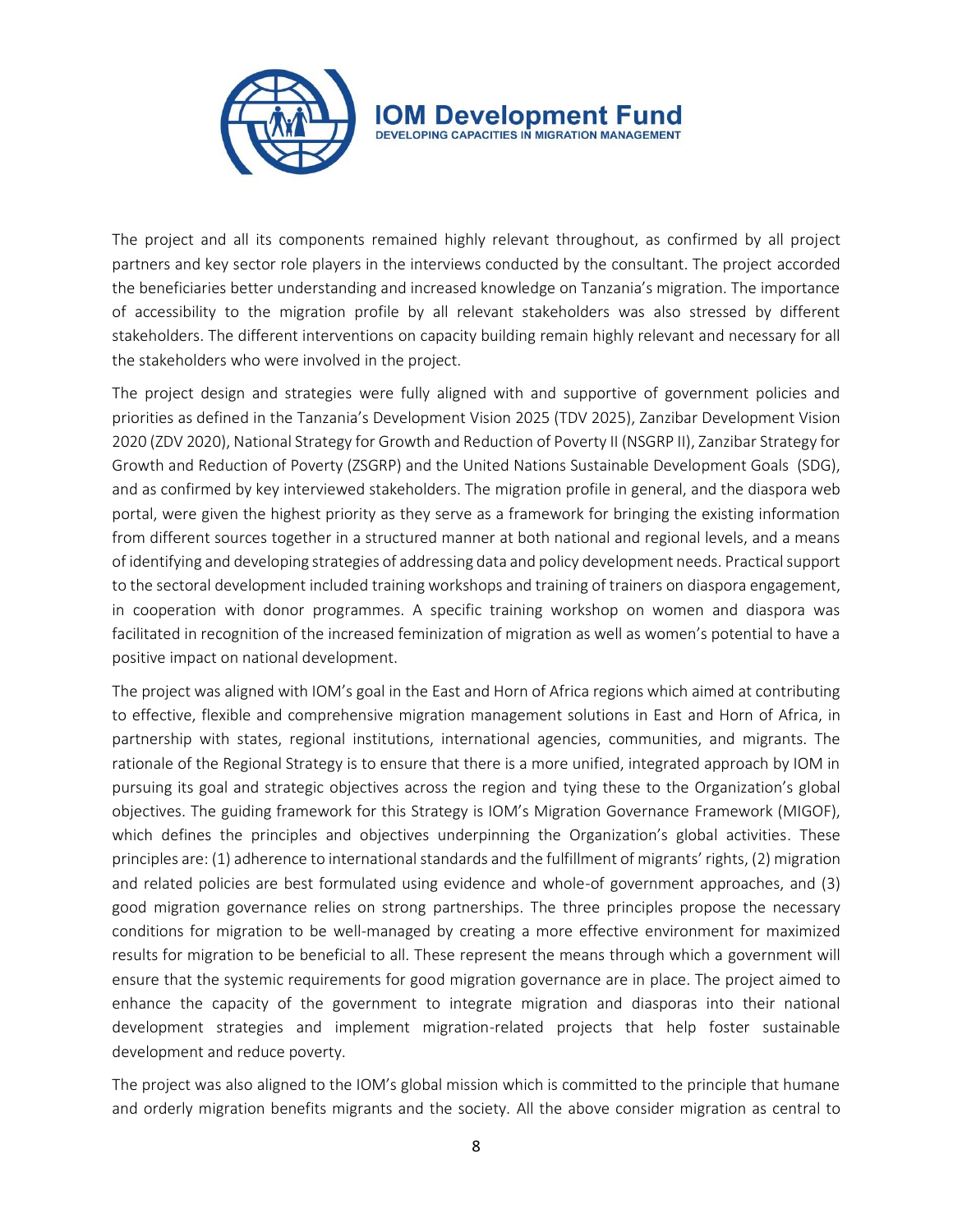

globalization, population stabilization, transition and an increase in development. The project was also aligned with the donor's priorities such as harmonization of migration management policies and practices within the overall national development strategy..

# 2. Quality of project design

Interviewed stakeholders expressed satisfaction with the participatory way the project was formulated. Per the interviewed key informants, all the major stakeholders in migration management and data use were involved.

A comprehensive Project Results Framework (PRF) (annex A of the project document) describes in details the expected outcomes and outputs of the project. In general, the proposed indicators, target and assumption of the project development objective, outputs and outcomes therein are adequate to monitor progress. Most of the proposed indicators are smart and can be easily verified. The proposed assumptions in the results matrix are realistic and would allow achieving success, whilst the timeframe to deliver most outputs seems adequate. Appropriate project implementation arrangements and the roles of key partners have been clearly described in the effective implementation of the project.

The activities of achieving the short, medium, and long-term objectives are adequately summarized in the Results Matrix).The results matrix was mostly well designed, with some of the elements which were necessary for the matrix to use, as the basis for planning and monitoring of activities and outcomes. The assumptions were relevant and well formulated at the appropriate levels.

As stated in the project document, three outputs, organized under three components, were expected to be delivered that would contribute to one outcome. The following paragraphs discuss the logical link between activities and results (outputs, outcomes) and how they were likely to lead to the realization of the project goal through the use of a 'theory of change' (ToC).

A ToC explains how activities are understood to produce a series of results that contribute to achieving the final intended impacts. It can be developed for any level of intervention – an event, a project, a program, a policy, a strategy or an organization.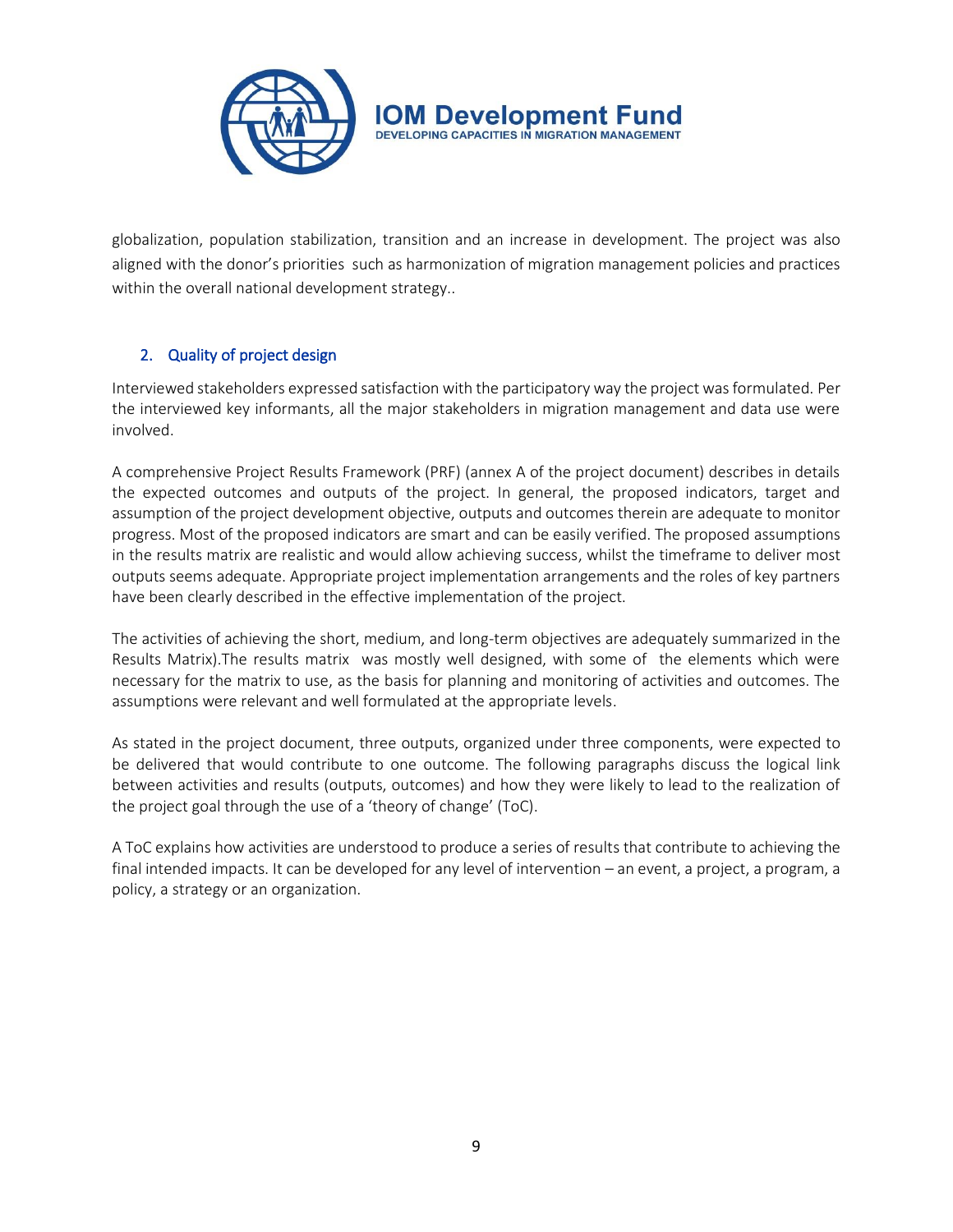

## Figure 1: Schematic depiction of a ToC



#### *Theory of Change described in the project document is understood to be as follows:*

There is a dynamic relationship between the three outputs. More specifically, the successful delivery of Output 1 (The Migration Profile is Accessible to Relevant Stakeholders) is dependent on the diaspora web portal created and Regularly Updated within the Ministry of Foreign Affairs and International Cooperation; and the wide range of stakeholders has increased knowledge on diaspora engagement through trainings and outreach campaigns conducted in the United Kingdom and Kenya (Outputs 2 and 3, respectively). At each stage in this theory, there are implicit assumptions, most notably with regard to the timely delivery of project interventions, the quality of program implementation, continuity of government commitment and support, continuity of donor support, and adequate resource allocation to the project.

IF the diaspora web portal is created and regularly updated within the Ministry of Foreign Affairs and International Cooperation; (Output 2)

AND IF the migration profile is accessible to relevant stakeholders; (Output 1)

AND IF the wide range of stakeholders have increased knowledge on diaspora engagement through trainings and outreach campaigns conducted in the United Kingdom and Kenya; (Output 3)

THEN the Government of Tanzania demonstrates willingness to strategically use migration data for policy development.

Which will lead to better understanding and increased knowledge on Tanzania's migration?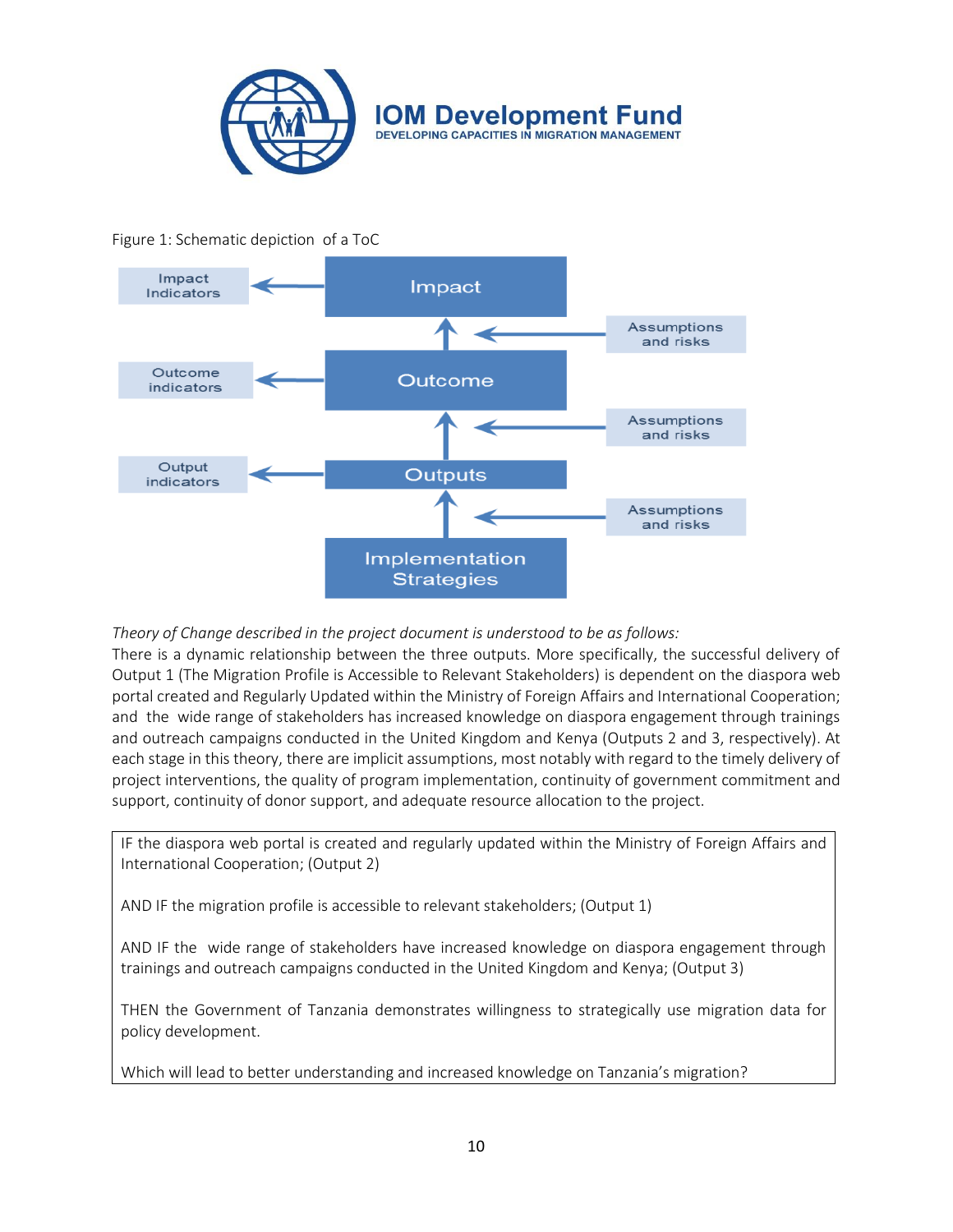

However, this evaluation has found that there are several factors that limit the reliability and validity of the ToC as described in the project document, these include:

- 1. The results framework had an elaborate system of indicators with targets and no baseline data;
- 2. The results framework missed the means of indicator verification;
- 3. The project did not have a monitoring and evaluation plan for tracking these indicators. Given the need for regular reporting on the performance project indicators, the absence of the monitoring and evaluation plan had a negative bearing on the quality of the project design. However, the project was producing regular project implementation reports which tracked the performance of these indicators;
- 4. The project had no potential risks which have been identified and described in the project document and proposed adequate mitigation measures.

The results framework for the project can be seen in Appendix 1. Theyvery much reflect the ToC and implicit assumptions contained within the ToC. As such the factors discussed above that limit the reliability and validity of the ToC also apply to the results framework.

The chain of logic used in the results framework has a direct link from the project activities, the outputs to the outcome and to the impact. While the outputs are logically correct the logical leap to the project's objective is too great, leaving the opportunity for factors external to the project to have too great an influence over the achievement or not of the project's outcome. The same can be said of the leap in logic between the outcome statement and the impact statement.

The three outputs are logically independent and address the identified needs on enhancing the migration evidence base for the development of Tanzania project. As Outputs 1.1, 1.2 and 1.3 are related to the technical, functional and capability building, more of the indicators should have monitored capacity and capability development rather than the completion of the project's activities.

## Outcome: Government of Tanzania demonstrates willingness to strategically use migration data for policy development

The project's outcome statement should logically combine the results of the project's outputs. The three project Outputs describe: i) Output 1.1: The migration profile is accessible to relevant stakeholders, II) Output 1.2: Diaspora web portal is created and regularly updated within the Ministry of Foreign Affairs and International Cooperation, iii) Output 1.3: A wide range of stakeholders have increased knowledge on diaspora engagement through trainings and outreach campaigns conducted in the United Kingdom and Kenya.

In addition, the Outcome should definitely be achievable within the time frame of the project and be influenced by as few external factors as possible. As described above, the project's outcome seems to alienate the government from the project owner, implementer and interested party to an object of observation by an external observer and implementer who wanted the former to demonstrate willingness to use migration data. Such an outcome could not be government-owned. Thus, the outcome statement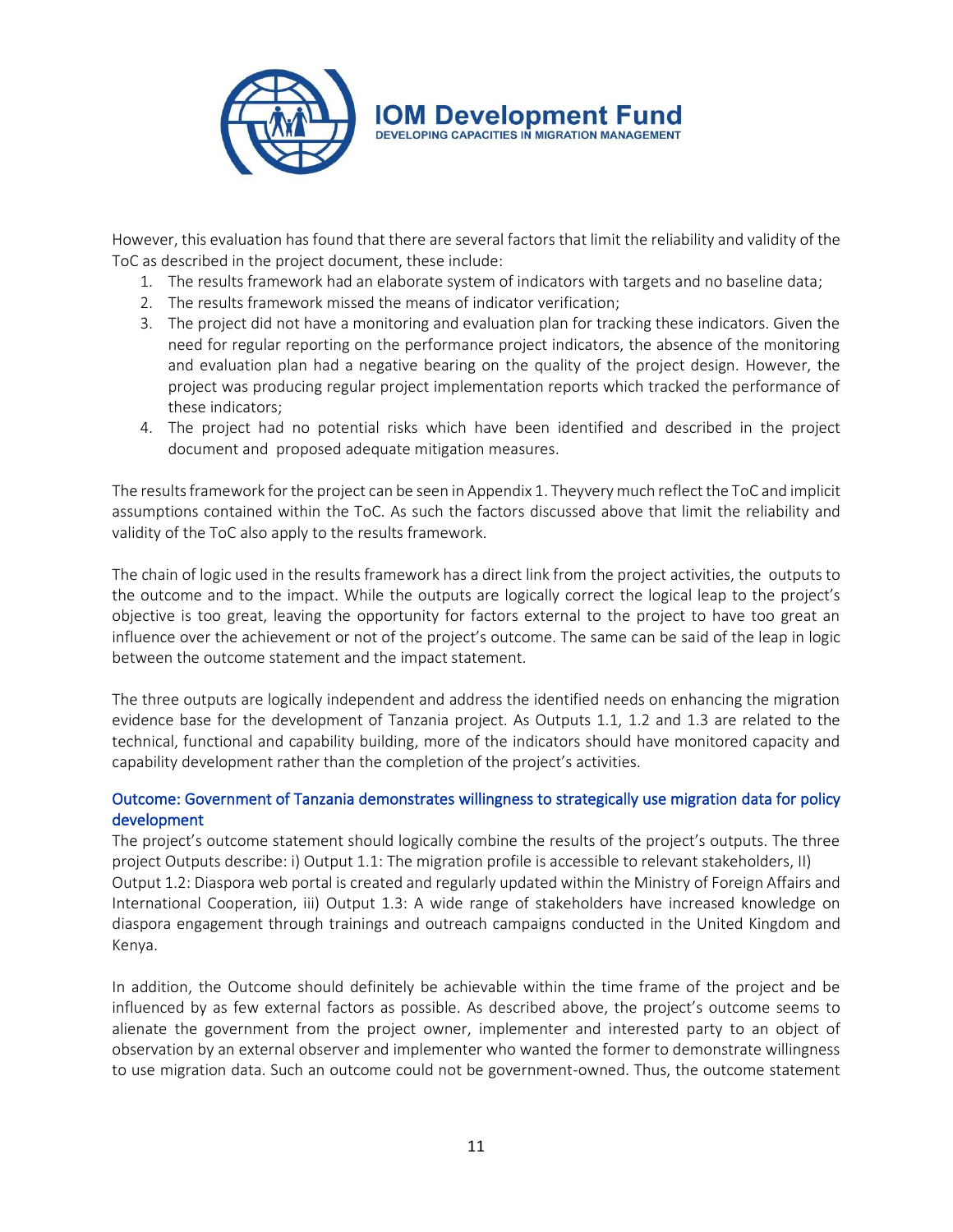

was recast to reflect the evidence base focus on the project and it now reads: Government of Tanzania demonstrates enhanced utilization of migration data for development

#### Impact: Better understanding and increased knowledge on Tanzania's migration.

The project's impact statement captures conditions that are predicted to occur well beyond the time frame of the current project and logically relies on many other external conditions that are beyond the scope of this project.

An impact statement should ideally be achievable within the time frame of the project and should also be logically related to the project's outcome statement(s). The original formulation of the impact statement, i.e. Better understanding and increased knowledge of Tanzania's migration, was too general. It did not capture the evidence-base strengthening intention of the project. The project objective was, thus, recast as follows: To promote availability, access and utilization of migration data for development and strategic planning.

The evaluation, however, noted that although the project reporting process was tracking the activities of the interministerial task force, the establishment of the task force itself was omitted from the key outputs. The evaluator believes this was indeed a key output because the task force was key to the enhancement of government ownership and sustainability of the project results. The The Inter-Ministerial Taskforce on Migration (ITM) played a pivotal role in the implementation of the project.

The project's institutional design and capacity building strategy were generally appropriate, with maximum involvement of local institutions, the government, and the diaspora. A dedicated capacity building component (Output 1.3) was included to overcome weaknesses in all these institutions, but may not have been enough to ensure sustainability.

The project design placed significant emphasis on sustainability, recognizing that it would depend on the government capacity to support updating the national migration profile and daily operation of the web portal.

#### Achievement of outputs and outcomes?

The achievements of the project in terms of delivering the planned outputs and outcome were as follows:

#### Output 1.1: A copy of "Tanzania's Migration Profile" is accessible to relevant stakeholders

The main activity under this output was the development of a migration profile which went together with convening a half-day roundtable meeting to introduce the project to relevant stakeholders; capacity building training on the collection, sharing, and harmonization of migration data, and facilitation of the seven-diaspora engagement and migration profile task force meetings. At the end of the project, the draft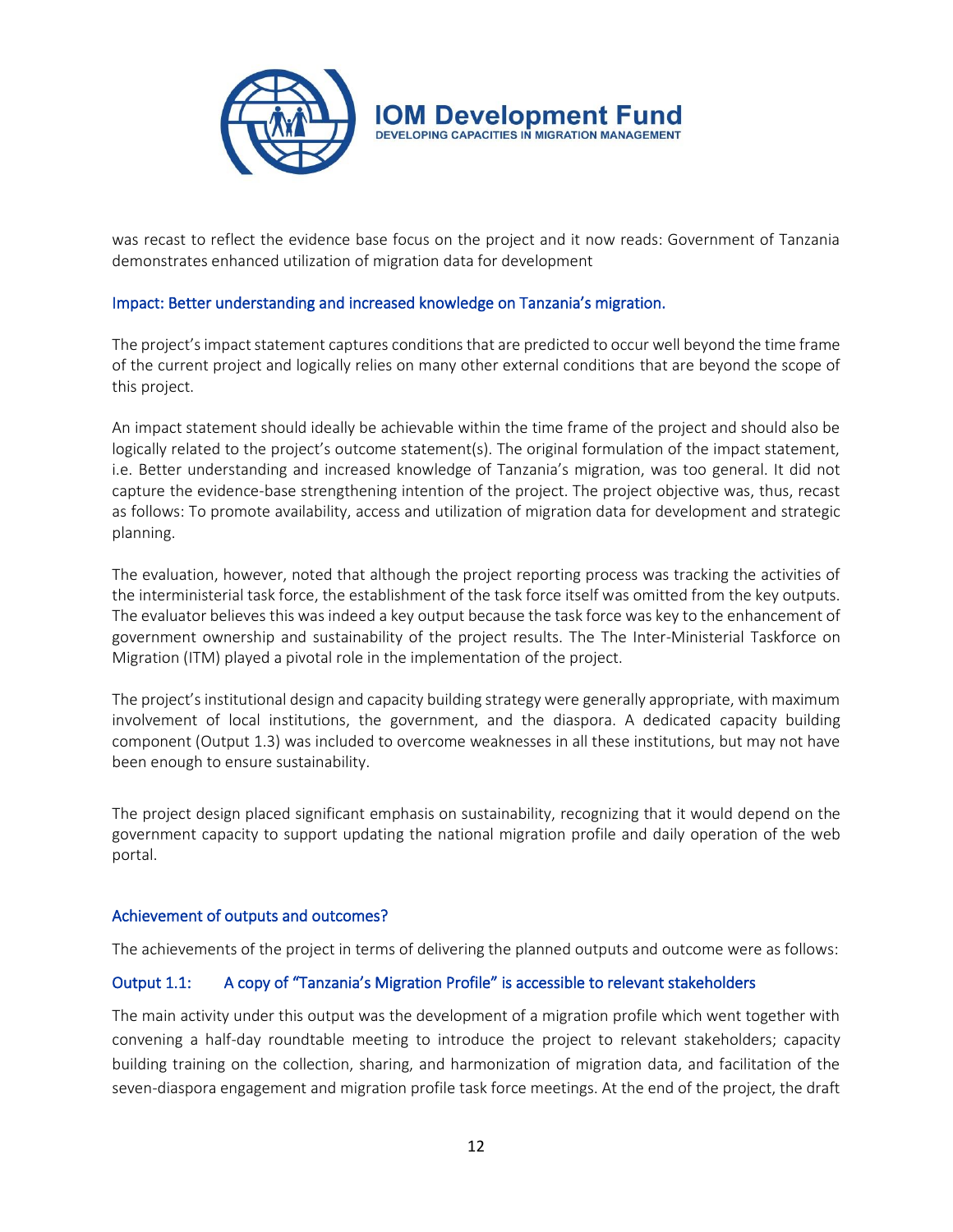

Tanzania migration profile had been finalized by the consultants and approved by IOM. The draft migration profile was not printed and disseminated as envisioned since the government counterparts needed more time to undertake consultations to review and endorse the document, among other things. As the project wound up, following four no-cost extensions, IOM received communication from government partners that more time was needed to revise and update the migration profile.

To have a consultative and multi-stakeholder process in place, and to enhance government ownership of the project elements, IOM also facilitated seven migration profile and diaspora engagement taskforce meetings. These meetings provided a platform for discussing project strategy and components and for facilitating information sharing among relevant stakeholders.



## Figure 2: Diaspora engagement and migration profile taskforce composition by gender

## Output 1.2: Establishment of the Inter-Ministerial Taskforce on Migration

The ITM was formed and was a strategic pillar for steering the project forwarding the overall project strategy of maximizing the extent to which project results are reached through a consultative process with government partners and other stakeholders. The ITM strengthened GoT ownership as it enabled the GoT to take a leadership role in the project implementation processes. This left IOM with its key roles of providing technical support and advisory services and of facilitating administrative and financial management of the project.

The taskforce worked with IOM to amend implementation of certain project activities which seemed to deviate from the original concepts/formats presented by IOM.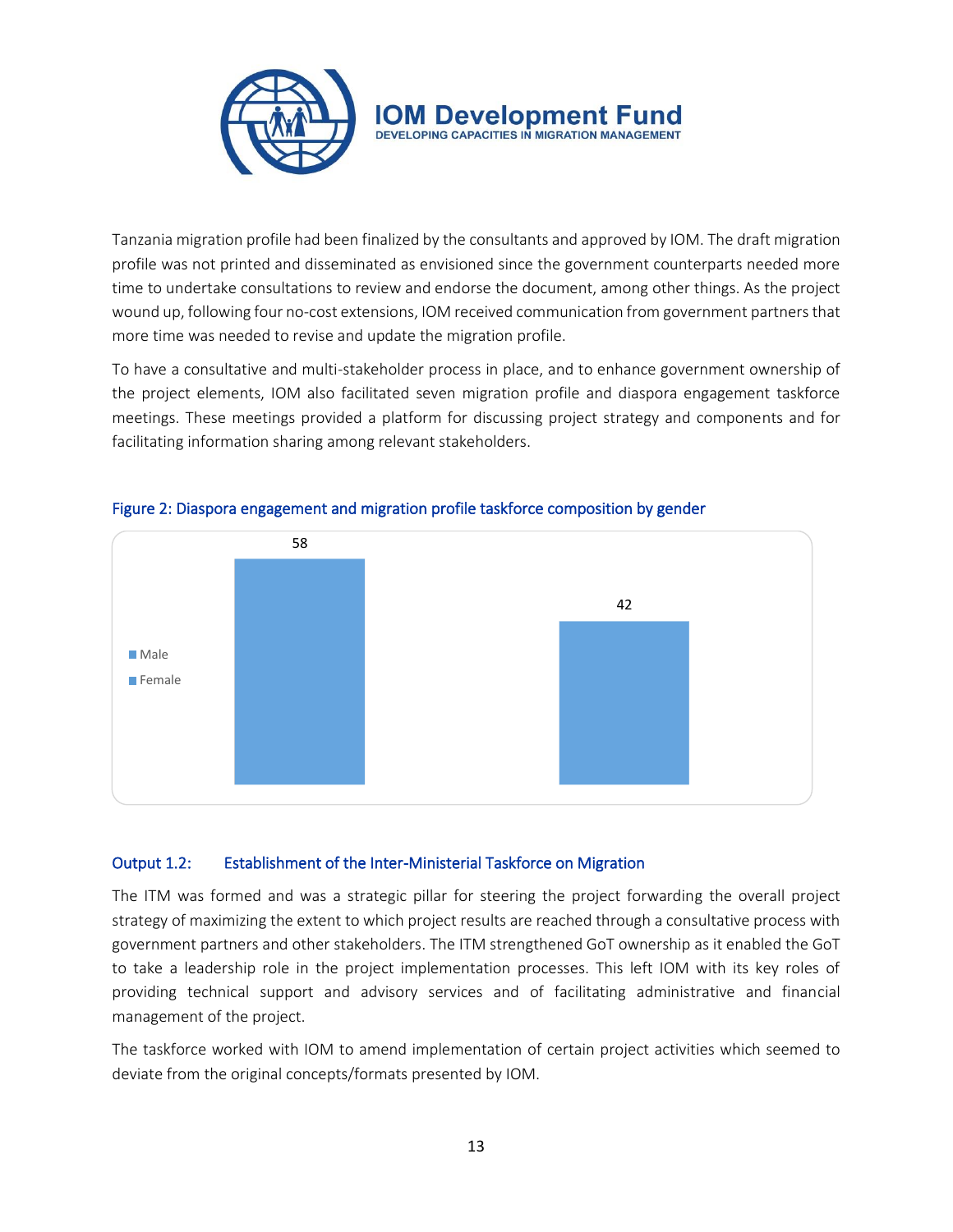

The ITM demonstrated ownership and control over the project when it coordinated the drafting of the TORs for the migration profile and web portal consultancies as well as when it requested for the readvertisement for a migration profile consultant. As a result, the recruitment process was extended to find the best consultant for the task. In March 2014, Development Pioneer Consultants was contracted to develop the migration profile for Tanzania. While the recruitment process took longer than originally planned, it illustrated the project's strategic focus on promoting government ownership.

The taskforce was also instrumental in consulting for the design and layout of the diaspora web portal. Through its management of the process of developing migration profile, the Inter-Ministerial Taskforce on Migration ensured that the persons who were developing the migration profile closely collaborated with the other consultancy team which was engaged in the development of the diaspora web portal. The leadership role of the ITM in the development of the migration profile and the diaspora web portal focused on the sustainability of the initiative with the prospects of maintaining the migration profile as a living document which they would be able to update and handing over the completed diaspora web portal to the government for operationalization.

Also the participation of the taskforce members in the workshops of migration data collection, sharing and harmonization demonstrated the government's commitment to the establishment of the evidence base for mainstreaming migration into development planning.

#### Output 1.3: The web portal is created and regularly updated within the MFAIC

The diaspora web portal was developed through consultations between IT personnel in IOM Manila and the Ministry of Foreign Affairs and the East African Cooperation (the Ministry). The contents of the web portal were also discussed during outreach meetings with the Tanzanian diaspora in Kenya and in the United Kingdom to understand the information contained in the portal. A sample survey for completion by members of the diaspora was designed and entered onto the web portal. Focal persons were identified within the Ministry for day-to-day technical liaison with IOM IT colleagues based in Manila, and the project officers and focal persons coordinating the communications at the Ministry. IT equipment was also donated by IOM to the Ministry to facilitate a smooth running of the web portal. However, until the end of the project, the web portal was not finalized, more time was needed.

# Output 1.4: A wide range of stakeholders have increased knowledge on diaspora engagement through training and outreach campaigns conducted in the U.K. and in Kenya

IOM staff in close collaboration with the Diaspora Department at the Ministry facilitated four diaspora video conferences with members of the diaspora based in Kenya and in the United Kingdom. The video conferences were part of the trust building measures in engaging the Tanzanian diaspora. In addition, information and sensitization materials (brochures) were developed and distributed to the members of the diaspora across the world through Tanzanian embassies and high commissions. The brochures contained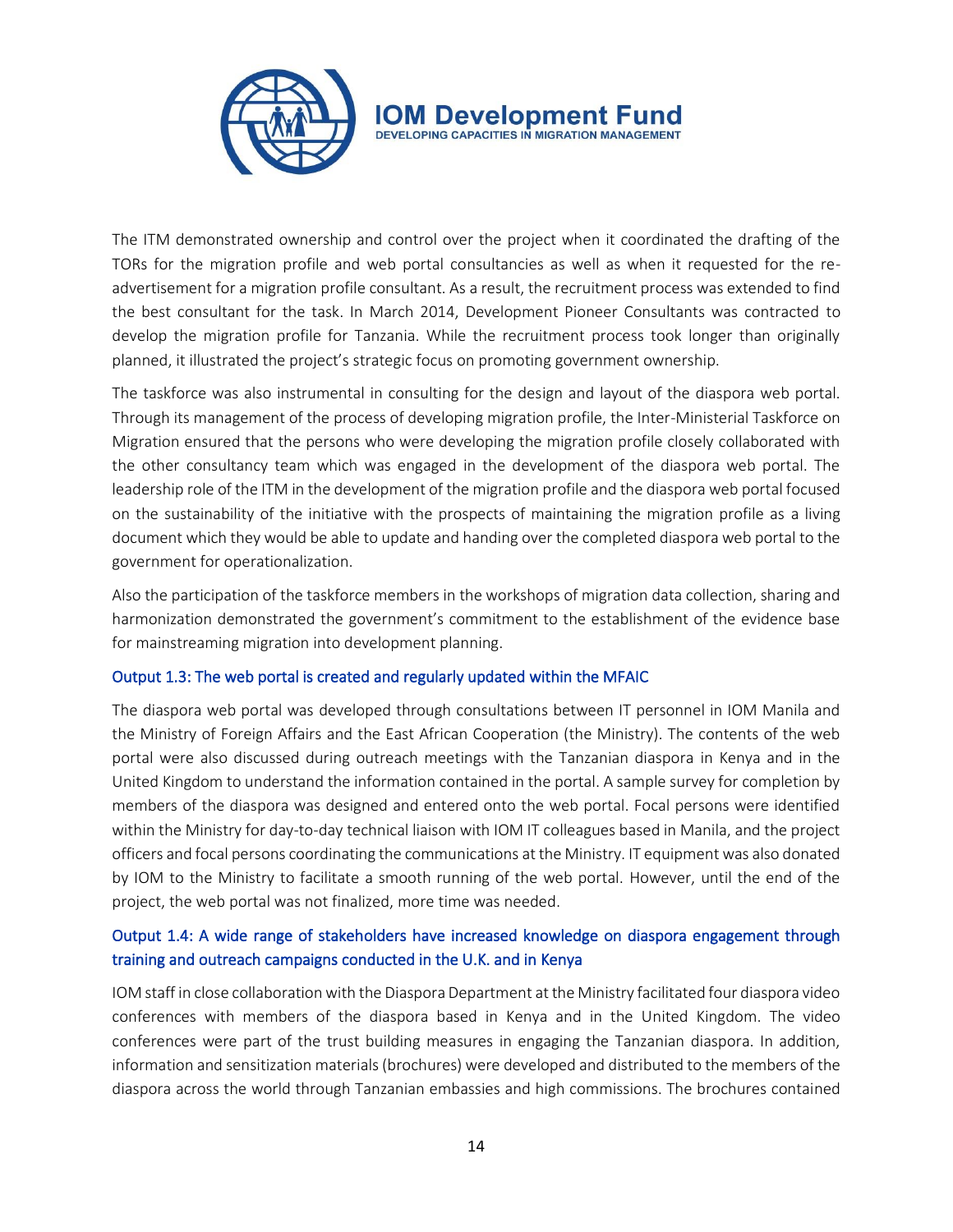

information on government initiatives on engaging the diaspora, opportunities available for the diaspora to invest as well as contact details of the diaspora Department at the Ministry.

## Capacity Building

The core research teams were capacitated during the training of trainers which was instrumental in making the migration data collection, sharing and harmonization workshop a success through their roles as presenters and discussants.

From what could be observed and inferred during this evaluation, the following can be said:

To enhance capacities of relevant stakeholders in engaging the diaspora, a training workshop and training of trainers on diaspora engagement was facilitated by the project team. Trainees were reinvigorated with thematic knowledge on diaspora engagement for national development, and encouraged into forming networks of collaboration in engaging with the diaspora. In the recognition of the feminization of migration, the capacity building training on engaging women in the diaspora was facilitated. Two components in this output were not implemented, namely: development of a resource mobilization plan and facilitation of a resource mobilization workshop. This is because the two key outputs above (the migration profile and diaspora web portal) were not finalized.



*IOM Chief of Mission, Damien Thuriaux delivering opening remarks during the training on engaging women in the diaspora*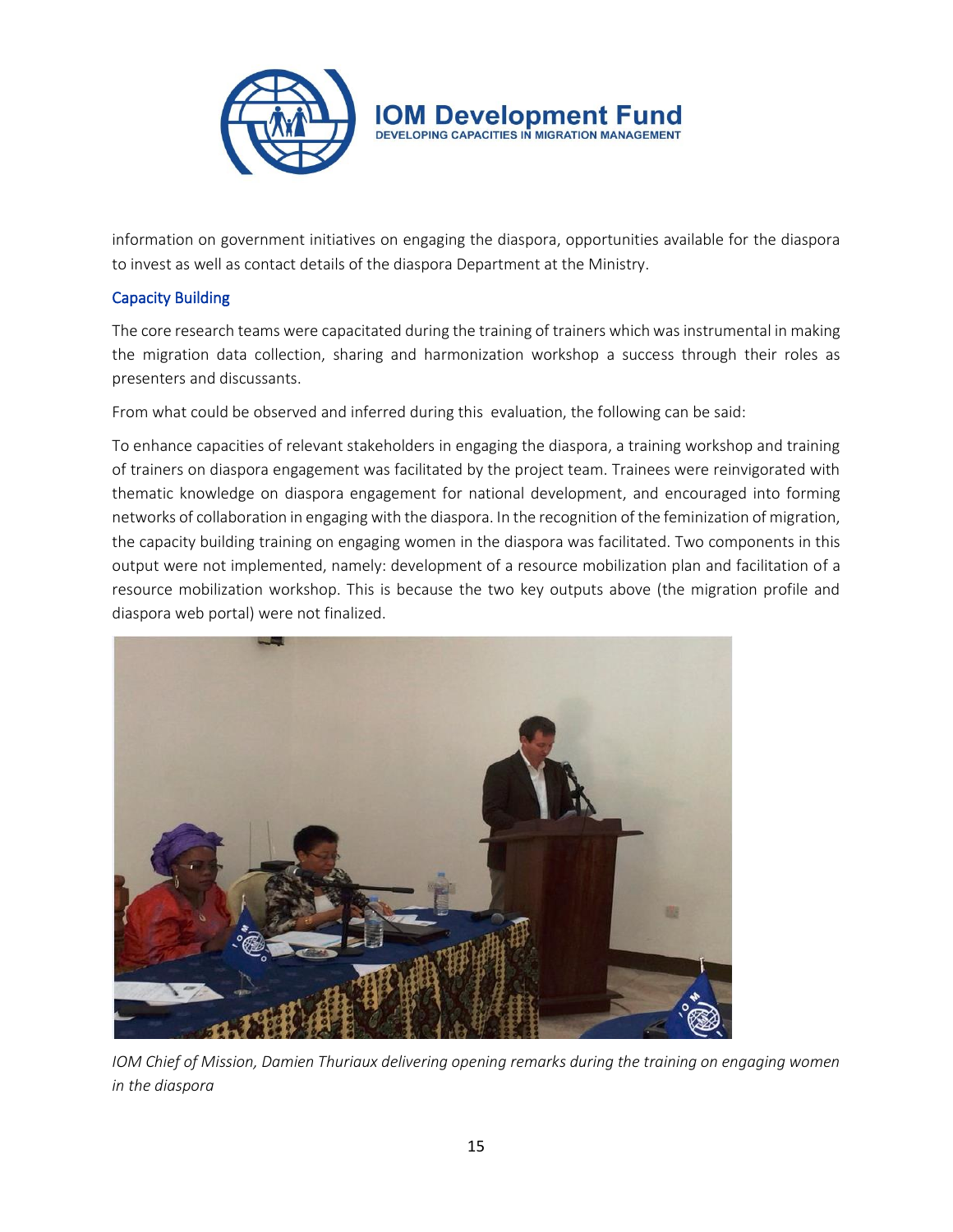

#### Cross-cutting Themes

Throughout the project duration, gender considerations were made. The project officers emphasized on equal gender representation to partners as they made nominations for participants to the project activities. Moreover, feminization of migration was a concept that was keenly discussed during capacity building initiatives, especially the training on engaging women in the diaspora. During this training, participants developed two concept notes on engaging women in the diaspora after a series of discussions on IOM's programmes such as Migration for Development in Africa (MIDA).





#### Process and Efficiency

The evaluation assessed the extent to which the project had clear and realistic criteria for allocating financial resources to meet its targets. The evaluation also assessed the alignment between planned and the actual expenditures, and the timely delivery of the outputs. These questions were asked during the project through using perception data and a review of financial documentation.

The efficiency with which the project was implemented was good in most aspects. Planning, budgeting, monitoring and management of financial, human and other resources were generally good and used appropriate management tools. The budget was 77% spent, but 23% of the budget was not spent because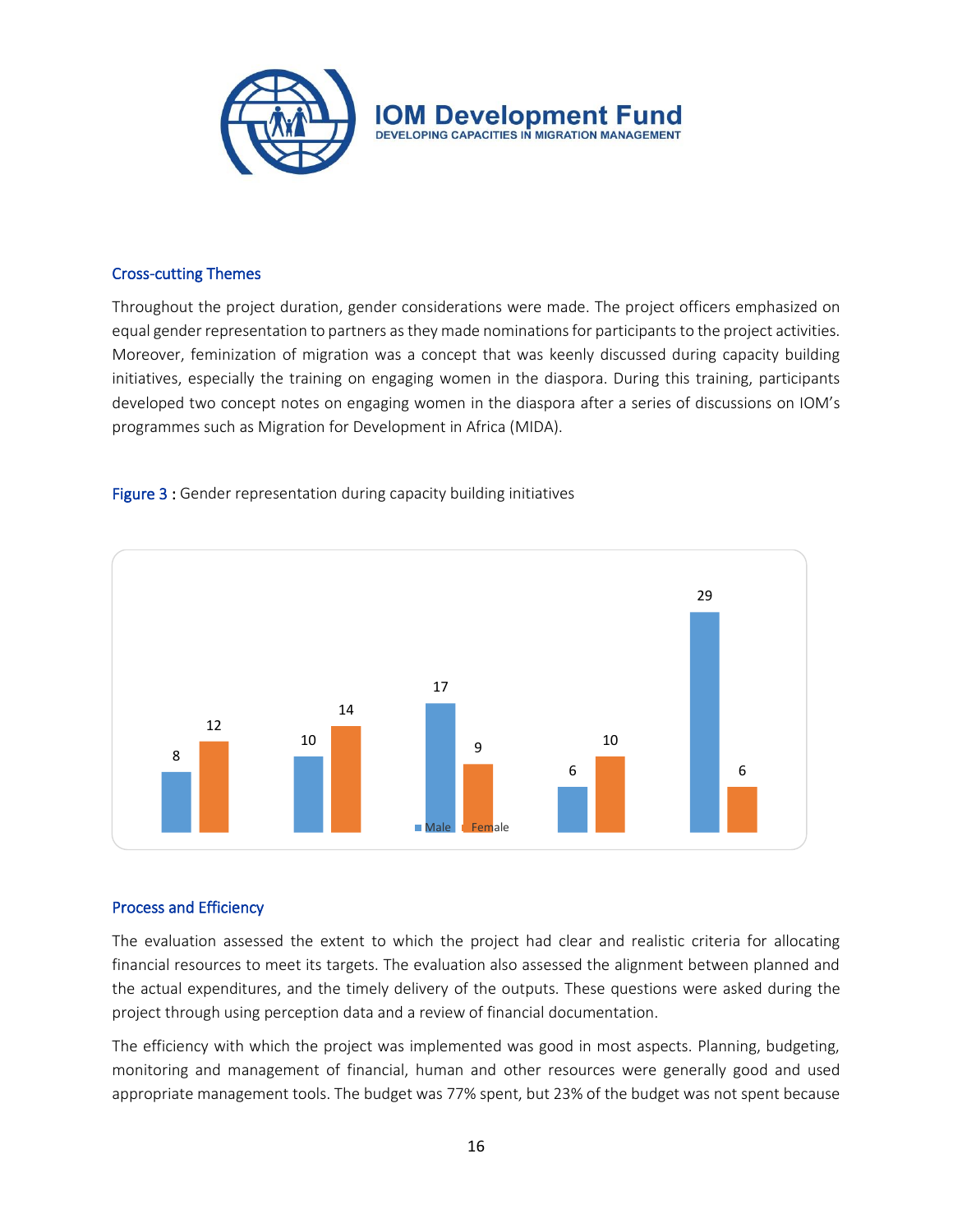

two components were not implemented, namely, the development of a resource mobilization plan, and facilitation of a resource mobilization workshop. Overall, the quality of products was high.

The following are the components which are covered in this section; implementation against work plans, quality of project management, quality of products, cost effectiveness, partnerships with the government, and coordination with other programmes.

## i. Implementation against workplans

Although the project requested for four no-cost extensions, IOM received communication from government partners that more time was needed to revise and update the migration profile, equivalent to an additional of 25% of the time. These delays were caused by many factors, but which are not uncommon and have to be expected in most projects. The factors include a delay in finishing developing the migration profile, back and forth process in the redesigning of the web portal, all these delays were not anticipated and incorporated in project design. For instance, project developers could have anticipated that, due to (1) the consultative and multi-sectoral nature of the development of the migration profile, (2) diaspora engagement and outreach activities in Kenya and the United Kingdom, (3) the development of a web portal, and (4) the country governance context (union government) vis-à-vis the project timeline, it would have been realistic to lower project outputs. The expenditure was generally in line with the time spent.

#### ii. Quality of project management

The quality of the project management in general was good. Regular (annual) planning and review exercises were conducted with the government and other stakeholders and the plans were formalized in annual agreements with the government. IOM received funding as a whole during the signing of the contract, which facilitated the implementation of the project.

The monitoring and quality control system was well designed and seems to have been implemented effectively. The indicator tracking tool was established based on the log frame indicators; and these were improved on the recommendation from the government and other implementing partners. There was no baseline survey to establish baseline values for the indicators; thus, the target set was unrealistic and overambitious. Regular monitoring and reporting were ensured. Quality assurance was ensured through technical supervision by IOM staff.

Financial administration and accounting were carried out by IOM Tanzania, and whose procedures were defined in the agreements signed between each IOM and the IOM Development Fund. Procurement of equipment and materials was the IOM responsibility and the system seems to have been relatively efficient.

#### iii. Cost effectiveness and use of Resources

A review of the project's budgetary documentation suggests that resources appear to have been tight but appropriate for achieving the project outputs and outcomes, while the allocation of budgetary resources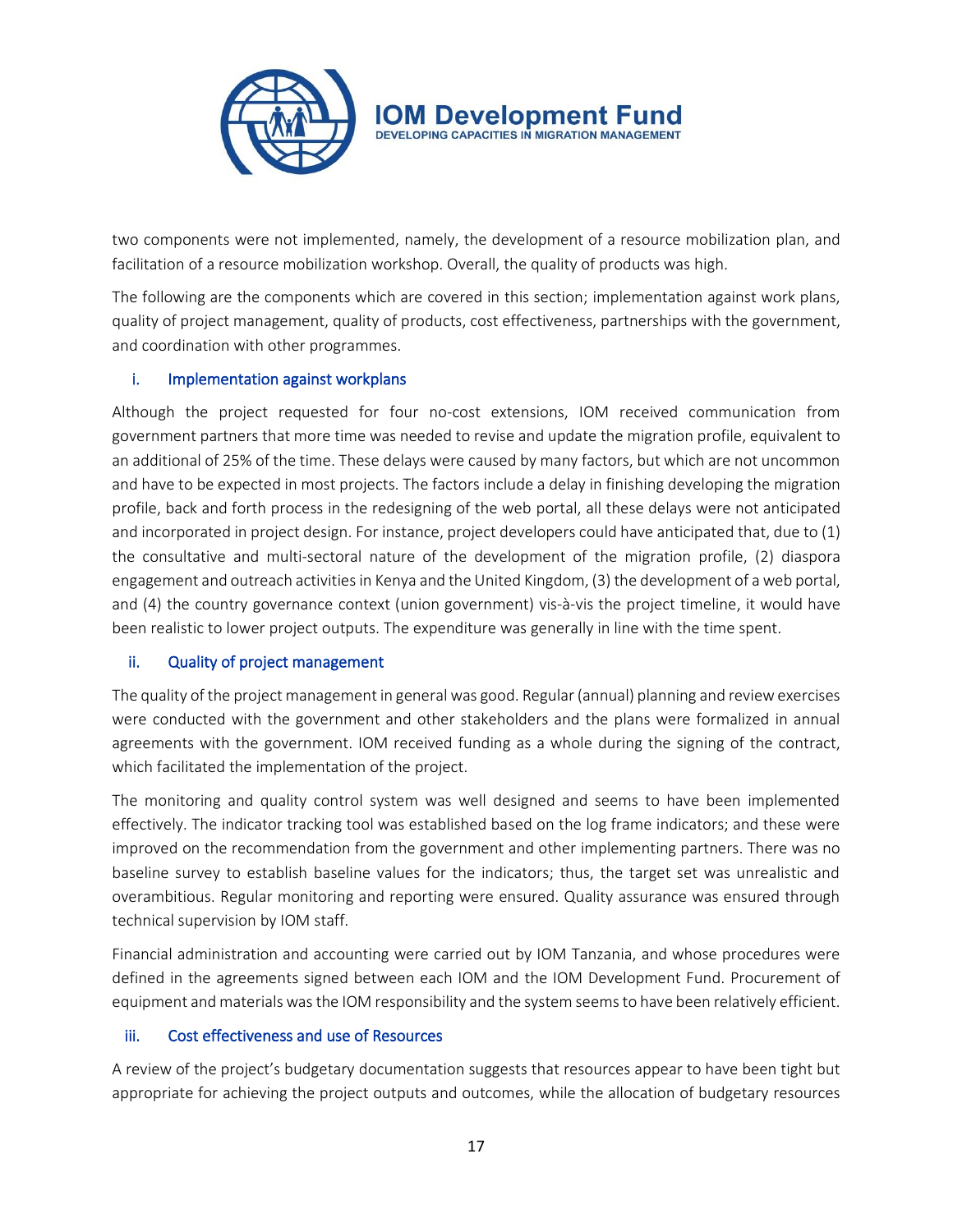

appears to be adequate and appropriate. The project received funding from the United Nations Population Fund (UNFPA) to support development of youth and gender briefs in conjunction with the development of the migration profile. The documents also show a close alignment between planned and actual expenses.

#### Table 1: Budgetary documentation: IOM Development Fund

| <b>ITEM</b>                     | <b>TOTAL (USD)</b> |
|---------------------------------|--------------------|
| A: STAFF & OFFICE COSTS         |                    |
| <b>Total Staff costs:</b>       | 52,871             |
| Total Office costs:             | 7,129              |
| C: OPERATIONAL COSTS            |                    |
| Output 1                        | 79,886             |
| Output 2                        | 10,928             |
| Output 3                        | 30,674             |
| <b>Total Operational costs:</b> | 121,488            |
| IOM overhead*                   | N/A                |
| Evaluation                      | 18,512             |
| <b>Grand Total</b>              | 200,000            |

*\* IOM Development Fund projects are not subject to OVERHEAD*

Table 3: Budgetary documentation (UNFPA)

| <b>ITEM</b> | TOTAL (USD) |
|-------------|-------------|
|             |             |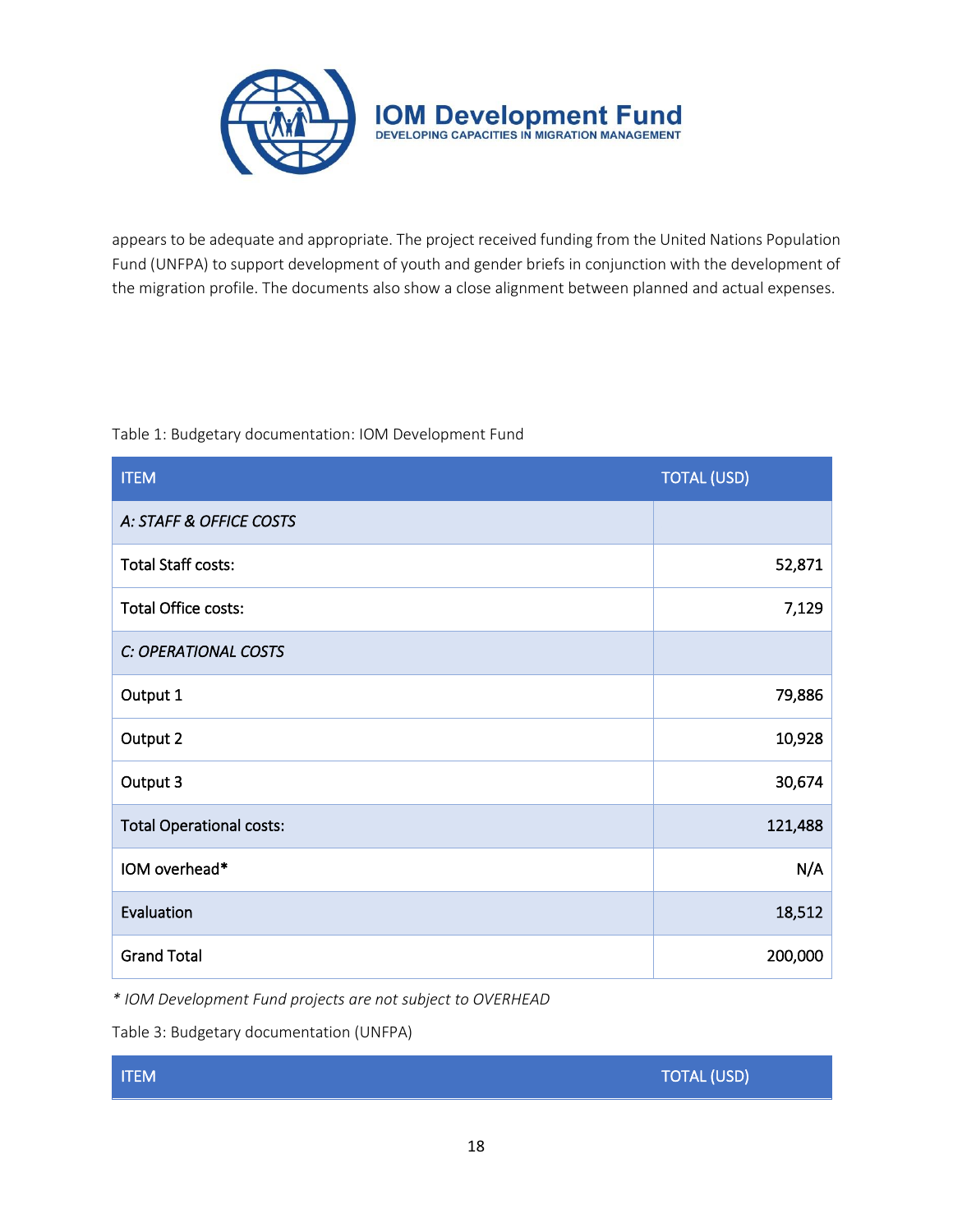

| A: STAFF & OFFICE COSTS         | 0     |
|---------------------------------|-------|
| C: OPERATIONAL COSTS            |       |
| Output 1                        | 7,500 |
| <b>Total Operational costs:</b> | 7,500 |
| IOM overhead*                   | 525   |
| <b>Grand Total</b>              | 8,025 |

The resource intensive activities contemplated for this project seem to justify the allocation of a high proportion of the budget for operational costs 131,550 (65.3%). That said, interview data indicates this allocation reflects the lessons learned from previous interventions, currency fluctuation and the local cost of goods and services, as well as the salaries of professional and general service staff and their conditions of employment as either international or locally recruited staff.

Similarly, the staff costs 49,600 USD (24.6%) and office costs 10,350 USD (5.13%) seem reasonable considering the operational scopes of the project, based on the evaluator's experience of different projects and programmes of similar scope conducted by this and other international cooperation agencies. Further, the staffing budget reflects the costs of international and national staff which, at IOM, follow the salary and post adjustment standards of the United Nations. Similarly, the total of staff and office costs is 29.7% of the total Budget, which is in line with the financial guidelines for IOM Development Fund project section 10 (i).

With regards to human resources, the number of staffs involved appears to be generally appropriate, as respondents indicate that in most cases, staff can perform the tasks assigned in the context of the project without incurring overtime.

## iv. Economies

Through the national execution arrangement, where the ITM under the leadership of the MFAIC had the responsibility for project implementation, the project realized some economies. A project manager was seconded to the project and a project assistant was hired to assist in implementation of the project

The project teams had a range of efforts to ensure cost-effectiveness during the project's implementation and pointed to the fact that IOM procurement policies and procedures were used by partners to ensure value for money in the procurement of equipment. In addition, partners' contacts and networks on the ground allowed them to maximize the use of funds to increase outputs for the same amount of money.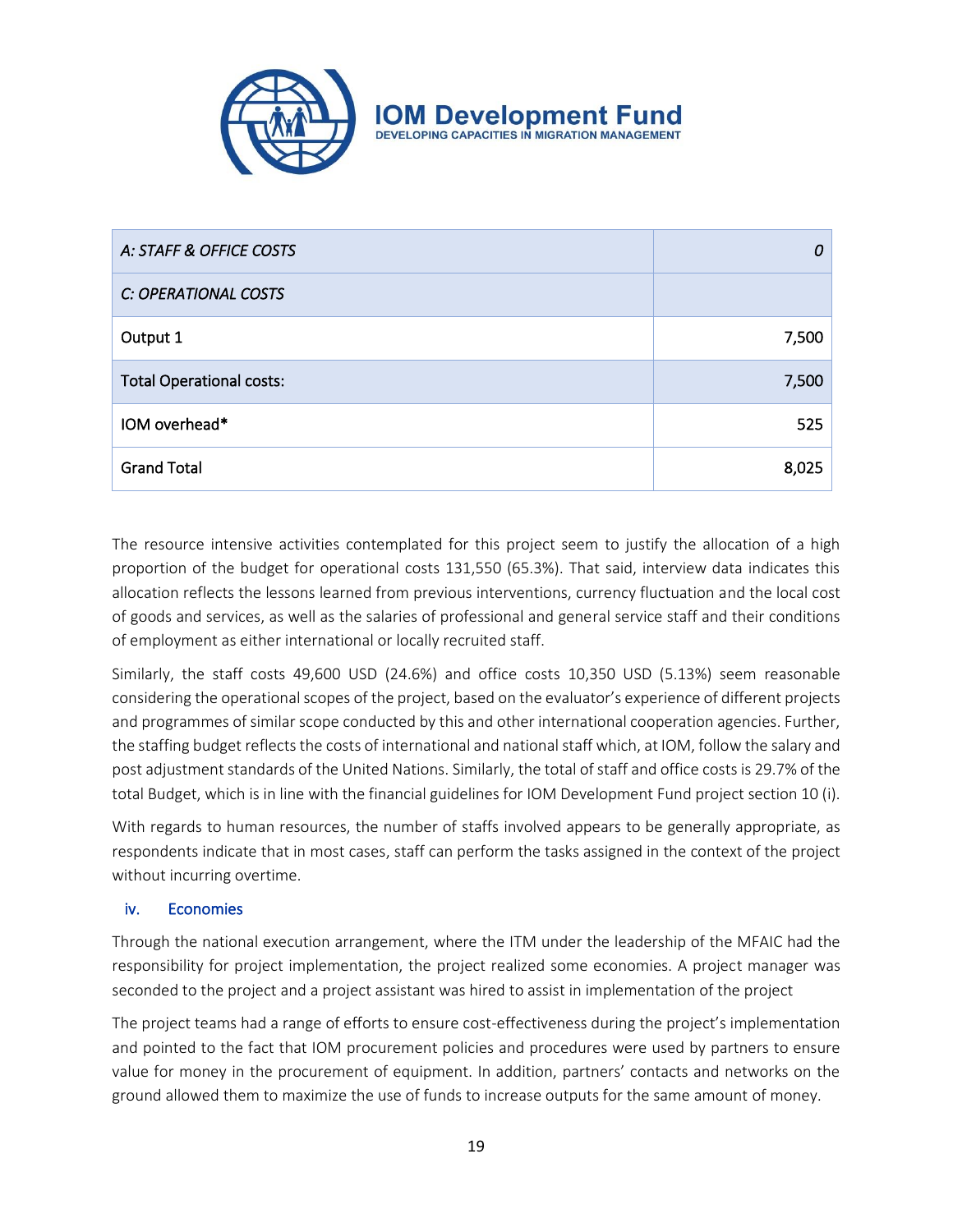

## v. Equity

The video conferencing and training workshops strategy were adopted by the project, as the key diaspora engagement outreach strategies were not enough in terms of affording all Tanzanians equal access to information on the country's diaspora engagement drive. Outreach materials were also developed and disseminated through Tanzanian embassies and high commissions globally with the aim to disseminate and use during outreach activities to the diaspora. However, the migration profile and the web portal aimed to enhance access to information and participation by larger sections of qualified and skilled Tanzanians in the diaspora. (please see IOM Progress Report)

#### vi. Partnerships with government

The government acknowledged the support and training received and the efficiency of communication and coordination. Some of the problems experienced while developing the migration profile and the web portal have been mentioned. The quality of the relationship with the government as mentioned by different stakeholder within and outside the government was very good. They perceive the relationship as purely government led and that they were genuinely involved in decision making and it was clear that the IOM team went to considerable lengths to do that in order to sustain the project and increase government ownership of the project.

#### vii. Coordination with other programmes

Through IOM, there was very active participation with other departments while implementing the project. Activities were effectively coordinated with those of other programmes. This was ensured right from the design phase of the project, during which the identification of target beneficiaries was done. The support for the development of guidelines and diaspora engagement brochures was also effectively coordinated through active participation with all stakeholders; there were regular bilateral communication and coordination. There were effective synergies with the IOM program.

#### Risk management

Most of the risks associated with external factors could have prevented the project from achieving its planned outputs, and from implementing the planned activities and delivering of the required products, were anticipated in the log frame. However, in this regard, the most significant external risk (not included in the log frame) was the inability of the project to influence government decision-making time frames. Though IOM had more influence and leverage with the government than was the case with other stakeholders, while implementing the project, it was not able to significantly influence these processes. One of the outputs is that the migration profile has still not been approved and it is apparent that without their influence and the accompanying formalization of the government, the migration profile is not likely to be endorsed.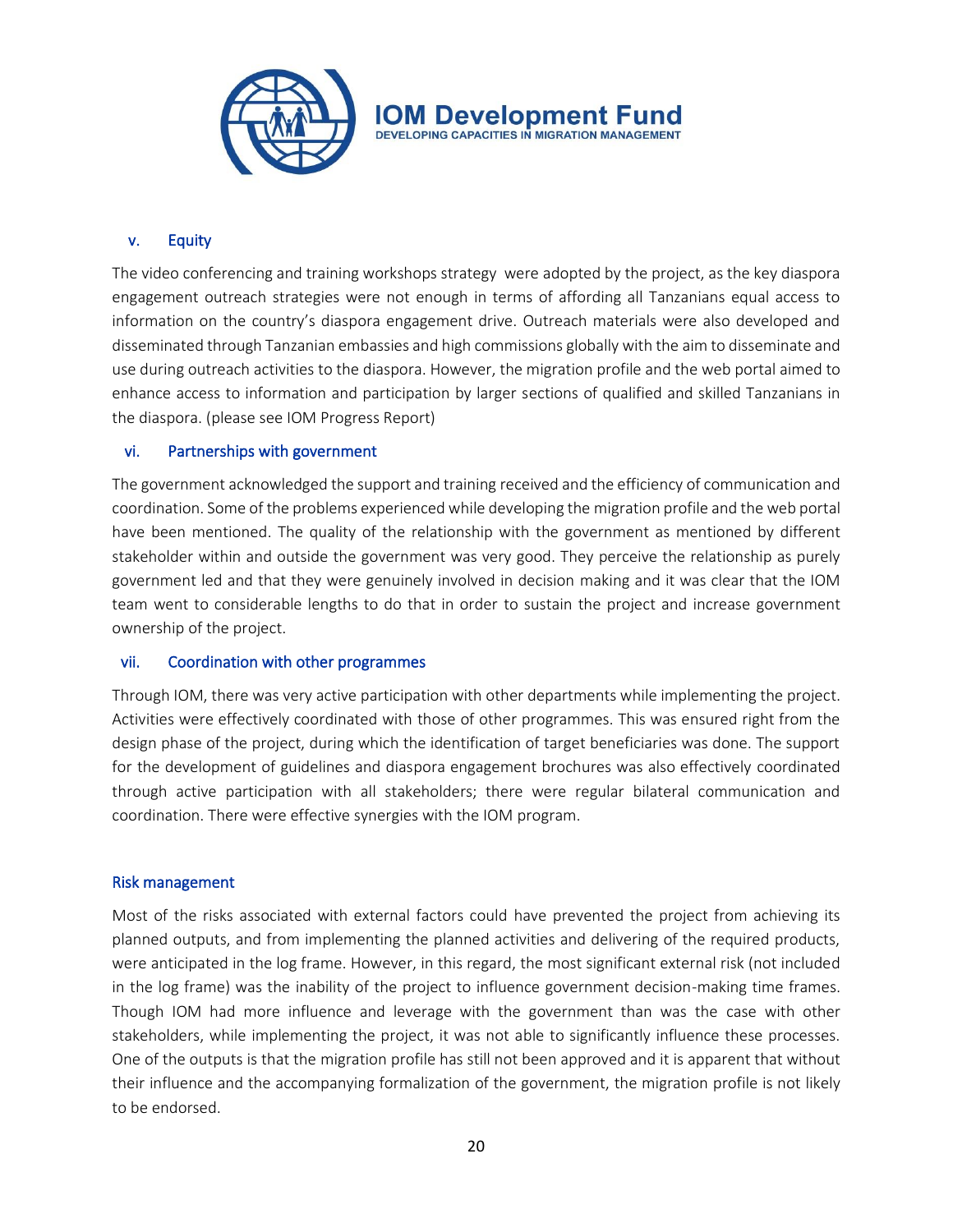

#### **Sustainability**

The sustainability of a project or a program can be assessed through probing whether activities and their results are likely to continue when the external support is withdrawn. The notion of sustainability is therefore concerned with assessing whether the benefits of an activity are likely to continue after donor funding has been withdrawn. An assessment of the sustainability of the benefits delivered by a project involves considering several inter-related factors. There is some evidence that the project was potentially poised to longer-term sustainability due to high-levels of buy-in and engagement it encourages from the outset, particularly in terms of its capacity to mobilize key stakeholders during its implementation. This was also considered to be crucial in ensuring longer-term sustainability once the funding comes to an end. Discussions with stakeholders and IOM staff also demonstrated that there was a growing understanding of the need to integrate the main project components into their broader programme of work.

*"We are beginning to absorb different components of the project into our normal work, even when the project ends there is so much to do on the project" (government staff).*

Due to various challenges and enabling factors that exist in different components of the project, a major pillar for sustainability of results was the ITM under the chair of MoFAIC. This structure had the potential and capacity of steering the project into the second phase, which would include engaging the diaspora, either through temporary returns or other skills transfer mechanisms. The taskforce was very engaging in the processes relating to both the migration profile and the diaspora engagement components. The Diaspora Engagement Unit in the Prime Minister's Office is yet another pillar for sustainability of results.

*"We are very grateful for the collaboration with IOM, it has been immeasurable. This project has allowed us to do the things that we are responsible for, but we cannot do them for lack of funds. It also allowed us to perform our roles even better. We pray for more opportunities to do this kind of work with IOM." (government staff)* 

In order to sustain this, majority of the respondents felt that it was crucial to continue encouraging buy-in and focus on developing capacity, skills and understanding among stakeholders to continue using the same approaches once the funding comes to an end.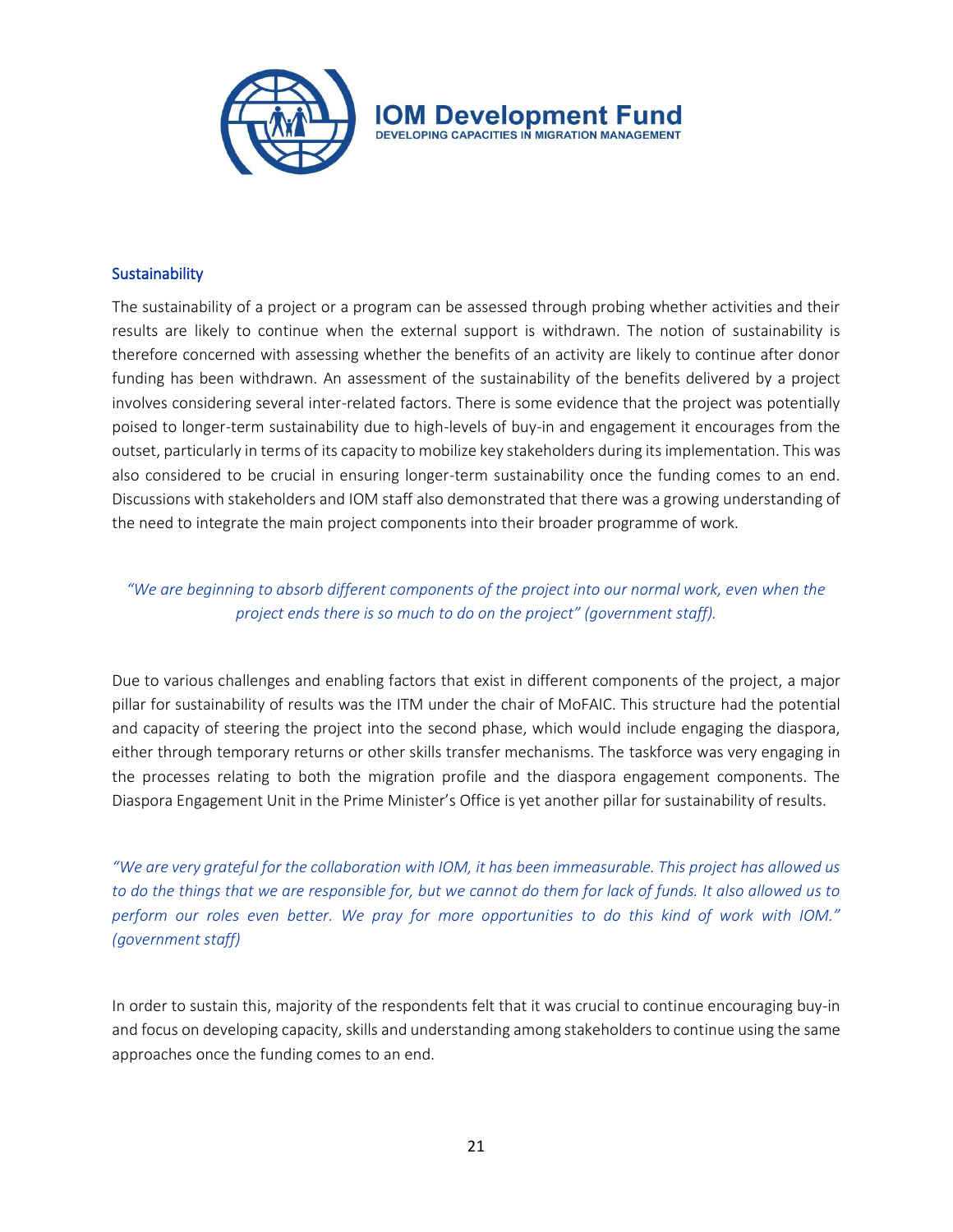

Also from ensuing discussions, funds-permitting, the government remains committed to the development and launch of a migration profile – an updated one, as well as the finalization of the web portal. These have been indicated in formal documentation

## Outcome and Impact

The degree of achievement of the anticipated impact was variable; in terms of the achievement of the indicators for the overall objectives, although it may be too early to assess the impact of the project, given that it can logically only be measured sometime after the project has been completed, some initial conclusions may possibly be drawn regarding the outcome (immediate impact).

The completion of the migration profile signified the beginning of a new era in diaspora engagement in Tanzania,. There is now access and availability to migration data. Although it was still to be launched, the migration profile had already raised a lot of hype among stakeholders who saw it as an important tool in their development planning work. The completion of the web portal will also enhance the availability of, and access to data on the Tanzanian diaspora.

The evaluation established that the utilization of migration data in development planning had begun to take root. Although the national census preceded the project, its inclusion of a module on the diaspora gave a major impetus to the potential for migration data utilization in development planning. The evaluation also gathered that UNFPA had already begun to utilize the data on the youth and gender profile.

It was observed that the government is ready and eager to utilize the data for migration planning as well as strengthen its engagement with its nationals in the diaspora once the data has been updated. There was evidence that the GoT had become very eager to engage the diaspora so that it could participate through various ways in the development of the country.

All stakeholders who participated on Homecoming Conference, training workshop for women in the diaspora and video conferences demonstrated enthusiasm for the utilization of the web portal and migration profile data, as demonstrated by its participation, some sections of the diaspora have taken it upon themselves to reach out to other Tanzanian diaspora in other parts of Europe and the United States of America.

The evaluation revealed that there was institutionalization of the diaspora engagement function in several government agencies, which is also another strong indication of the success of the project towards its intended outcome. This seems to be key to the sustainability of results, as well as for carrying forward the agenda for enhancing migration data availability, access and utilization by the government for development planning, as well as strengthening the diaspora engagement drive.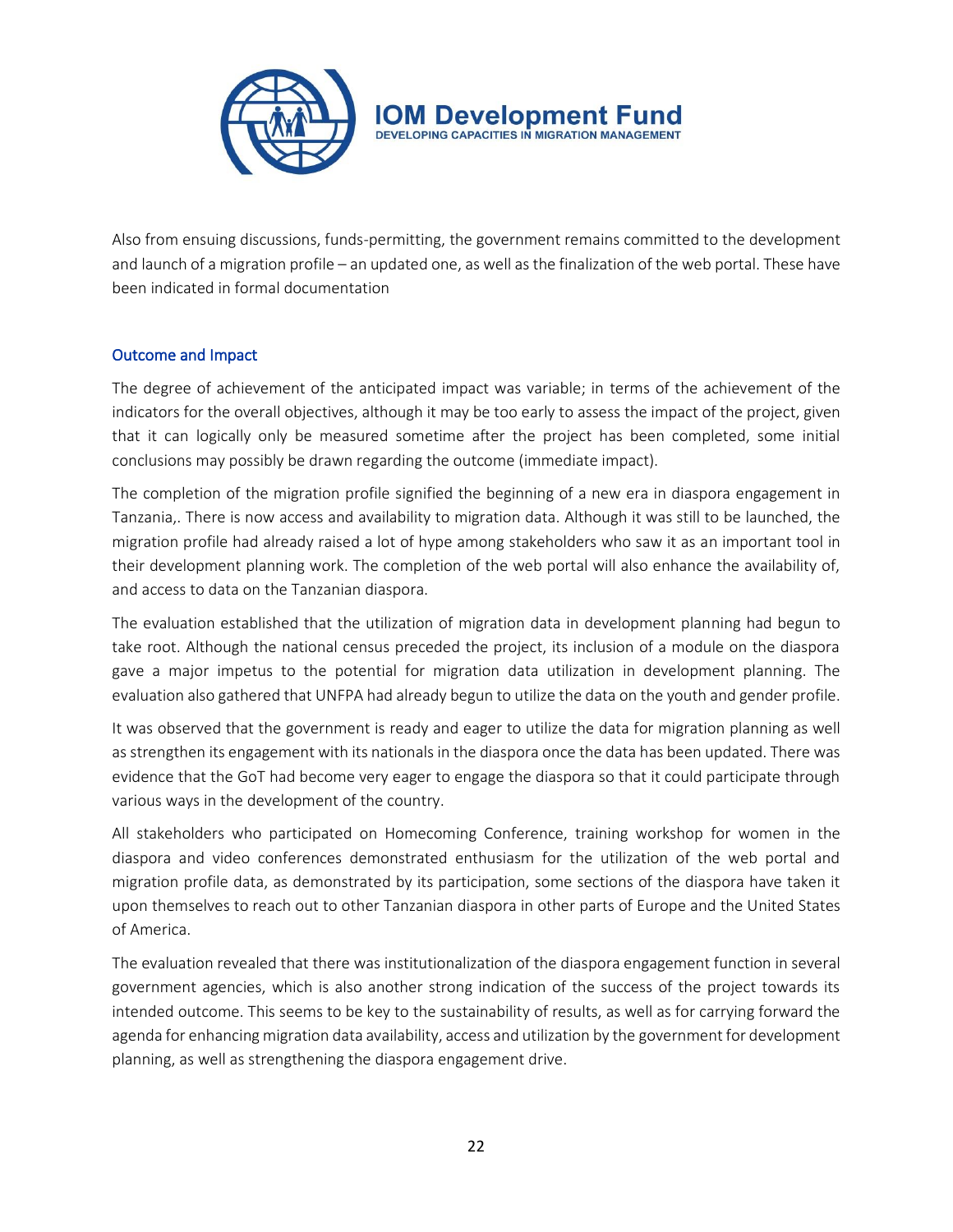

Further, external factors such as changes of state administration in 2015, transfer of government officials from one ministry to another has undermined some of the project's achievements. The project has operated, from the beginning, in tandem with other interventions, which promote the continuation of its efforts. Most of the key politically-related risks were not included in the log frame. Changes of state administration resulted in significant changes of government priorities which impacted the project.

Overall, the project has made good progress towards the achievement of its intended outcome. It has made significant progress towards addressing the key barriers to migration data availability, accessibility and utilization which are enumerated in the project ToC.

## 7. Conclusions and recommendations

## 7.1. Conclusions

The project was implemented in partnership with the government. That involved sharing the responsibilities for the implementation of activities between IOM and different government departments. IOM retained the responsibility for accountability to donors and oversaw that all activities are implemented in a timely manner and that results are achieved. The participatory approach used was appropriate and necessary to acknowledge the responsibility of the government for delivery of the intended results by organizing the quarterly interministerial task force meetings, appoint a person within the diaspora desk to facilitate web portal development and maintain and update the web portal, liaison with relevant embassies overseas to obtain relevant data on the Tanzanian diaspora, assist in the gathering of relevant data for the migration profile.

In general, the following are the lessons that could inform future projects:

- a. Involvement of both technical and decision-making stakeholders is a key factor for the project success;
- b. Changes of key personnel, which occurred within the government during the lifetime of the project, should be avoided where possible owing to the negative impact on project implementation timeline and it should be possible to mitigate such risks in future projects by anticipating them during project design;
- c. The Results Matrix did not have the baseline values; thus, the set targets were not realistic and too ambitious.

## 7.2. Recommendations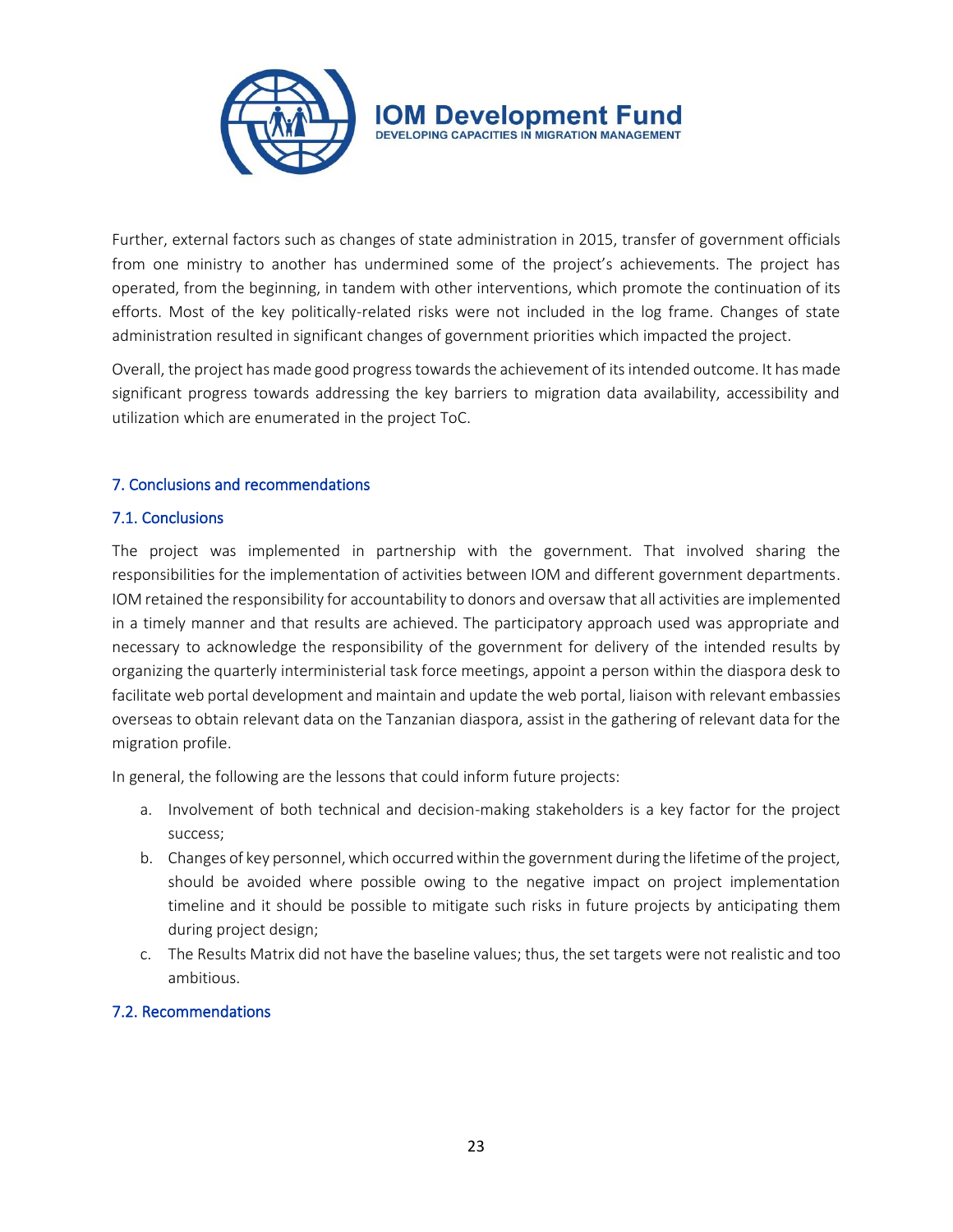

## **Conclusion**

The project was appropriately conceptualized and designed within the country's context; the project was well planned and was mostly well executed. The project made use of a no- cost time extension to complete the migration profile.

Overall the findings conclude that IOM performs in a highly effective, relevant, and appropriate manner. Collaborating with partners, IOM continues to tailor activities to the needs and priorities of the government. IOM is highly rated for the coordination and management role, and its inclusion of partners in decision making is valued. Its operational and organizational flexibility and ability to deliver quickly has been critical and appreciated by the partners. It is therefore necessary to conclude that among other achievements, the following are some of the sound milestones:

#### Relevance

Overall, the evaluation findings indicate that the project is relevant. Indeed, the project's intervention logic is validated and responds to the needs which arise within the Tanzanian context through a series of actions that support and complement interventions undertaken by other actors. Furthermore, the project's activities and objectives were clearly aligned with the government's strategic priorities and core competencies. They are also mostly in line with the donor's priorities for the period under review. It also fits very well within the expertise and competencies of IOM, and complements its other interventions in the area, while it is well aligned with the donor's priority.

#### **Effectiveness**

In general terms, the project has been largely effective in implementing its planned activities and has achieved most of its planned outputs. However, some of these outputs have not contributed to the achievement of the planned outcomes as it was planned.The project has extensively engaged different stakeholders,the project has strengthened government capacity to develop a web portal and a migration profile, there was success in coordination and cooperation mechanisms within and across the project beneficiaries. It has done so in large part because of the dedication of project staff and the positive buy in of the project partners. Efficiency and Process

The project has managed to deliver its planned activities within the planned budgets, although with some delays with regards to the development of migration profile. Nevertheless, at 75% of the project timeline, only approximately 77% of the budget has been expended, 23% of the budget highlights the effects of not achieving the intended deliverables on resource mobilization plan and finalization of web portal. The resources allocated appear to have been generally appropriate for the planned activities, with transparent administrative proceduresSustainability

Overall, the project has utilized good practices for promoting national ownership and building national capacities.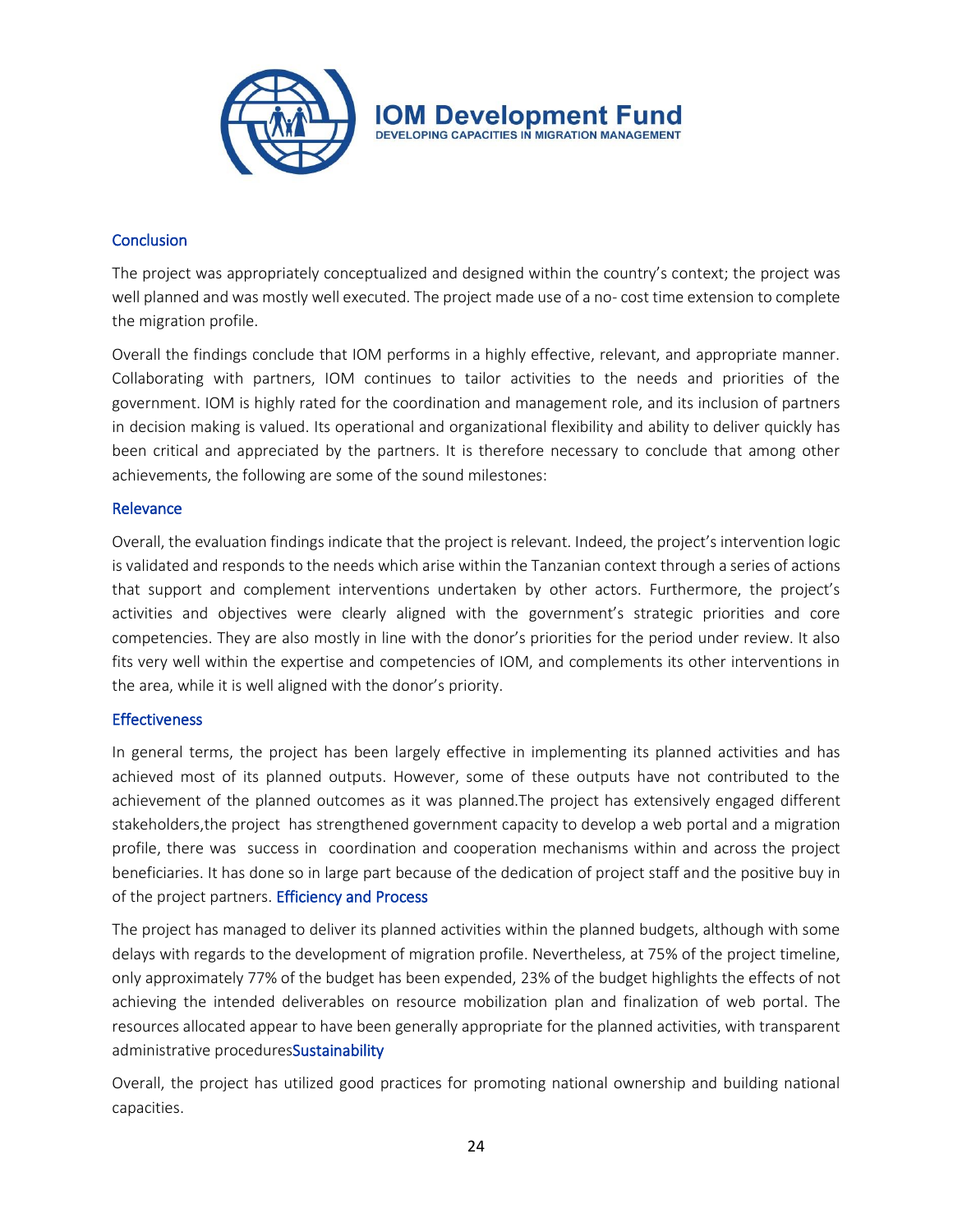

## Recommendations

The recommendations that follow are based on the main conclusions and lessons learnt, as described in the foregoing sections.

#### For IOM:

- a. Baseline Survey should be conducted before the start of any project; this will enable the IOM to set realistic targets for any upcoming project.
- b. Define deliverables and impact (objective) indicators in terms of submission rather than approval.
- c. The anticipated risk should be incorporated in project design to enable effective implementation of the project and achievement of intended deliverables.

#### For the Government:

- d. Accelerate the process of taking over more responsibilities as a service provider, with the IOM working as a supporting partner, increasing own budgets, especially for updating the migration profile and for launching the web portal.
- e. Undertake a review of experience accumulated to date in developing the migration profile to obtain greater understanding of factors at play in the successes and shortcomings: what motivates the diaspora and how to improve the engagement of diaspora and other stakeholders.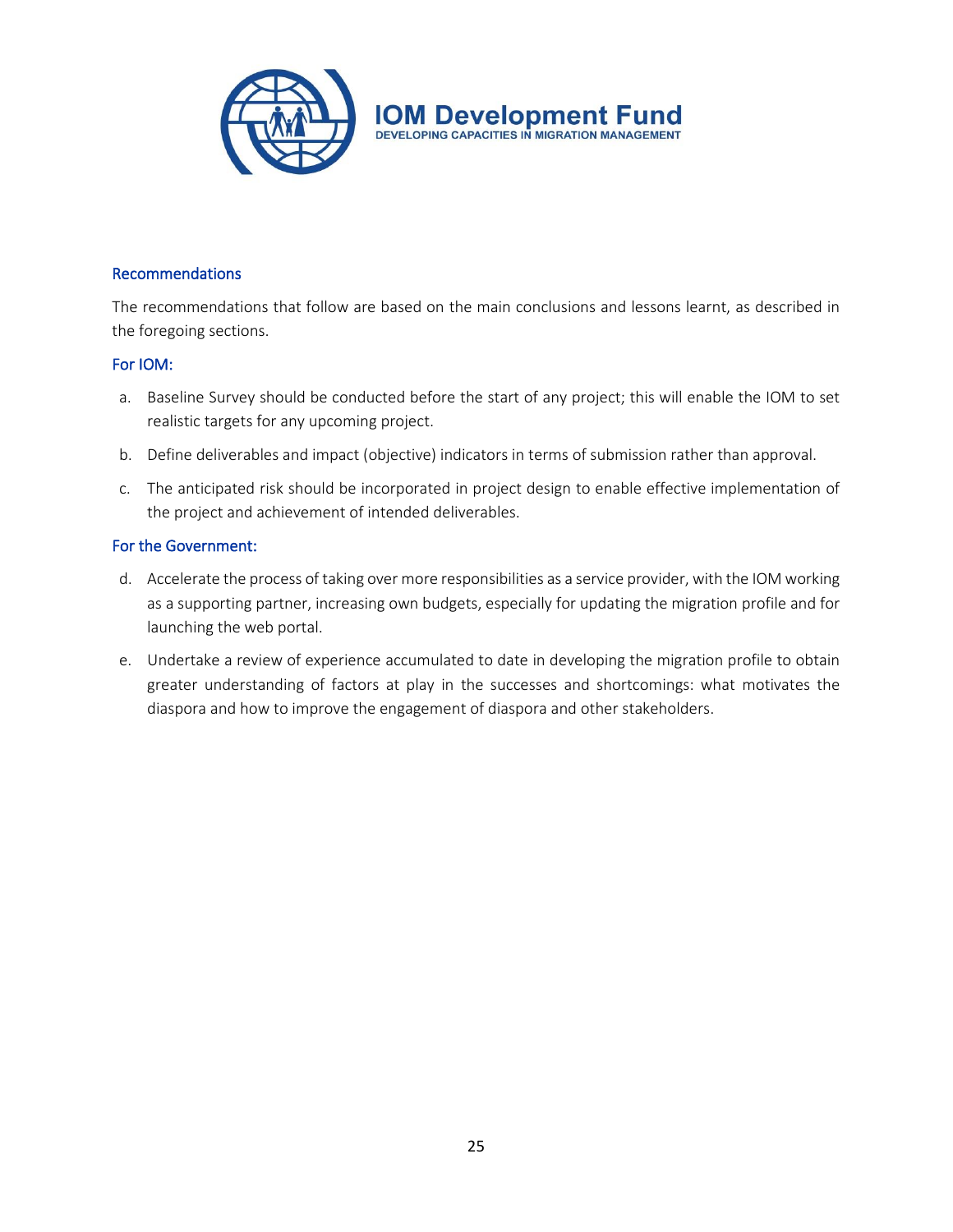

#### 8. Annexes

*The following are standard annexes for evaluation reports.*

*8.1. Evaluation terms of reference*



#### *8.2. Evaluation matrix*



#### *8.3. List of documents reviewed*

Evaluation of the IOM Project "Improving the Protection of Vulnerable Migrants Travelling through the Horn of Africa, 2013-2015, and Previous Phases"

Harnessing Migration for Inclusive Growth And Development In Southern Africa

The Education Rights of Migrants, Refugees and Asylum Seekers in South Africa

Consequences of Female Migration for Families in Tanzania

IOM Standards of Conduct

Migration in the United Republic of Tanzania:A COUNTRY PROFILE 2015

Mid Term Evaluation Report for Enhancing the Migration Evidence Base for the Development of Tanzania

IOM Tanzania, 2013, Enhancing the Migration Evidence Base for the Development of Tanzania Project Document

https://tanzania.iom.int/press-releases/iom-participates-tanzanias-first-ever-diaspora-conference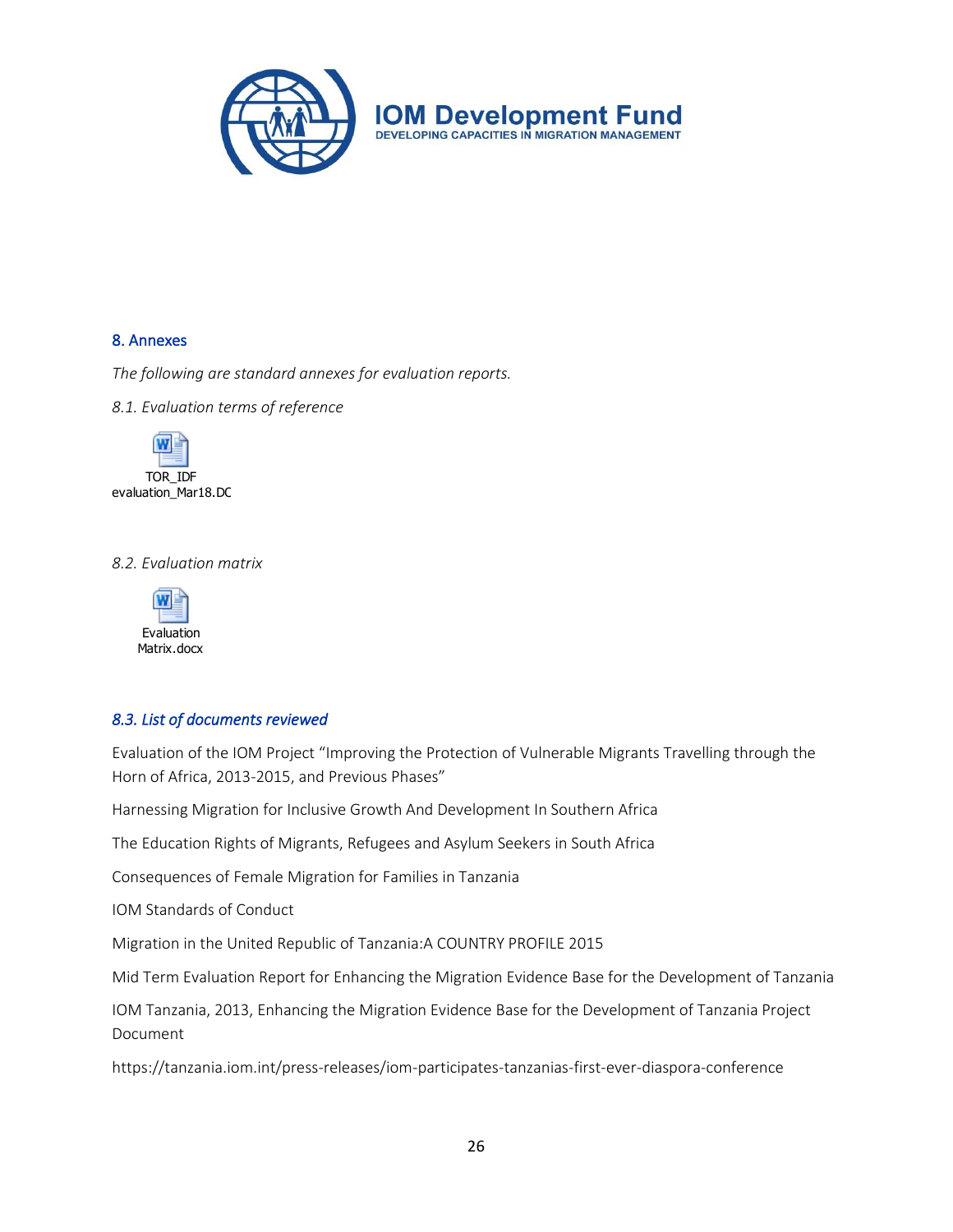

Global Migration Group, Mainstreaming Migration into Development Planning: A Handbook for Policymakers and Practitioners, IOM 2010

IOM, 2004, Conference Room Paper/12 88th Session of the COUNCIL Geneva, 30 November-3 December 2004 towards an IOM Strategy Migration and Development

IOM, 2014, Training on Women and Diaspora Report, 25th – 26th June 2014, Zanzibar

Migration Policy Institute, Developing a Road Map for Engaging Diasporas in Development: A Handbook for Policymakers and Practitioners in Home and Host Countries, IOM 2012

IOM, Interim Report to the IOM Development FundEnhancing the Migration Evidence Base for the Development of Tanzania, January 2015

IOM, Interim Report to the IOM Development Fund:Enhancing the Migration Evidence Base for the Development of Tanzania, October 2014

IOM, Interim Report to the IOM Development Fund:Enhancing the Migration Evidence Base for the Development of Tanzania, April 2014

Migration Profiles: Making the Most out of the Process, IOM 2011

Government of Tanzania, 2014, Basic Demographic and Socio-Economic Profile Statistical Tables: Tanzania Mainland, National Bureau of Statistics, April 2014

IOM Regional Office for East and Horn of Africa, Regional Strategy 2013-2014, IOM 2013

| S/N            | Name                  | Designation               | Organisation                                                  |
|----------------|-----------------------|---------------------------|---------------------------------------------------------------|
| $\mathbf{1}$   | Ambassador AnisaMbega | The Director of Diaspora, | <b>MoFAIC</b>                                                 |
| $\overline{2}$ | Tagie Mwakawago       | Task Force Membership     | MoFAIC                                                        |
| 3              | Silas Daudi           | Task Force Membership     | Ministry of Labour                                            |
| 4              | Charles Mrema         | Task Force Membership     | Development Pioneer Consultants (DPC)                         |
| 5              | Alton Chaula          | Programme Coordinator     | Ministry of Home Affairs – Immigration<br>Services Department |
| 6              | Hassan Hafidh         | Task Force Membership     | President's Office State House and<br>Good Governance         |

## *8.4. List of persons interviewed or consulted*